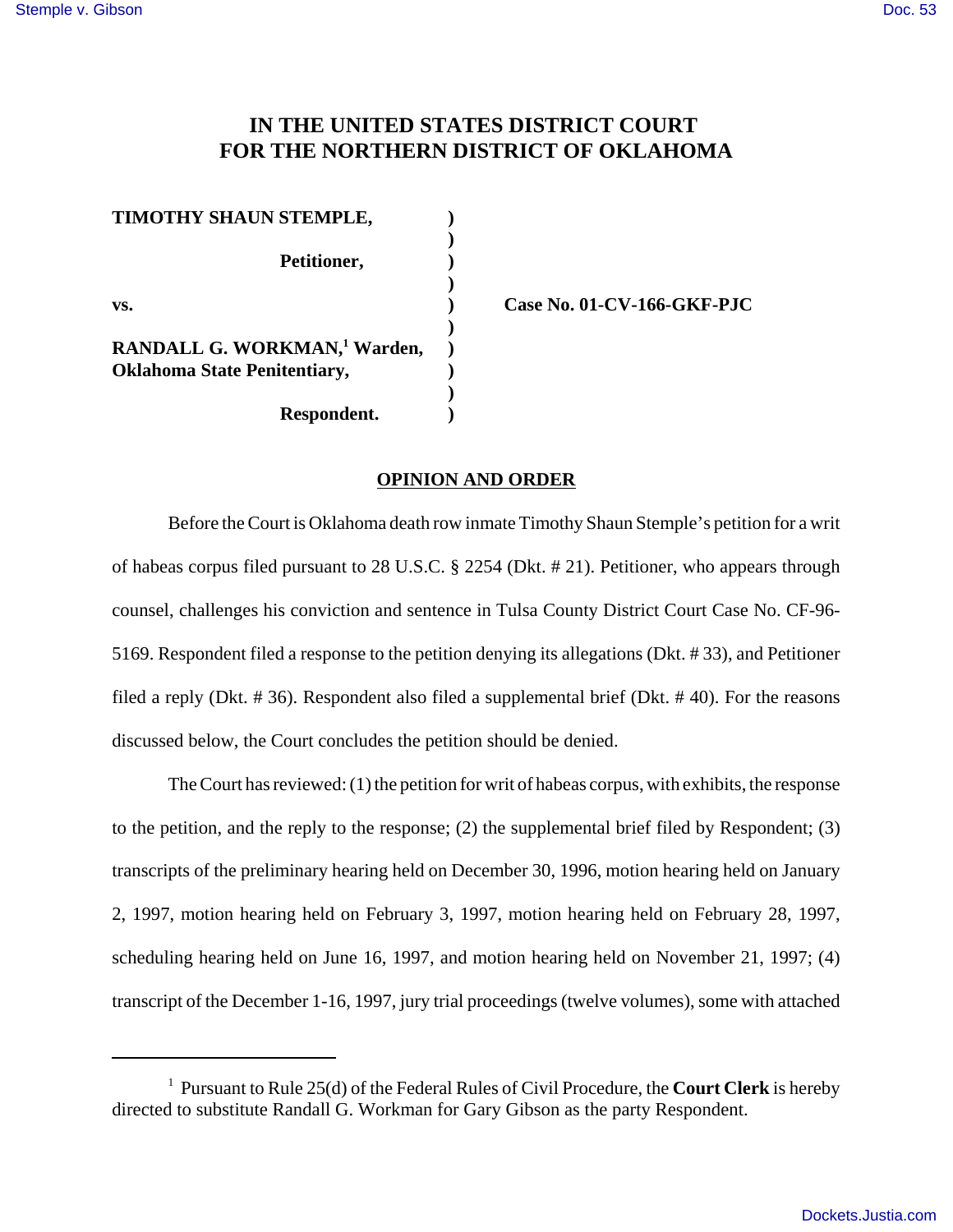trial exhibits; (5) transcript of the sentencing proceedings held February 13, 1998; (6) transcript of indigence proceedings held February 20, 1998; (7) all documents and exhibits admitted in jury trial proceedings, including one video tape exhibit; (8) Original Record (O.R.) in Tulsa County Case No. CF-96-5169, Volumes I, II and III; and (9) all records before the Oklahoma Court of Criminal Appeals and United States Supreme Court which were transmitted to this Court as verified by the parties (Dkt. # 37).

#### **BACKGROUND**

### **I. Factual Background**

In the early morning hours of October 24, 1996, Petitioner's wife, Trisha Stemple, was brutally murdered. Her body was left on the side of U.S. Highway 75 in Tulsa County, Oklahoma. Stemple was charged and convicted of the killing of his wife. Pursuant to 28 U.S.C.  $\S$  2254(e)(1), the historical facts as found by the state court are presumed correct. In considering the issues presented in the petition, the Court relied upon the following synopsis from the Oklahoma Court of Criminal Appeals ("OCCA") in that court's direct appeal opinion. Following review of the record, trial transcripts, trial exhibits, and other materials submitted by the parties, the Court finds this summary by the OCCA is adequate and accurate. Therefore, the Court adopts the following summary as its own. $2$ 

Stemple concocted a plan to terminate the life of his wife, Trisha Stemple, and to collect her life insurance proceeds. Stemple was having an extra-marital affair with Dani Wood. Dani Wood had a sixteen year old cousin, Terry Hunt. According to Hunt, Stemple offered him \$25,000 to \$50,000 to help kill Trisha (if they collected the insurance money).

<sup>&</sup>lt;sup>2</sup> Additional facts, apparent from the record, may be presented throughout this opinion as they become pertinent to this Court's analysis.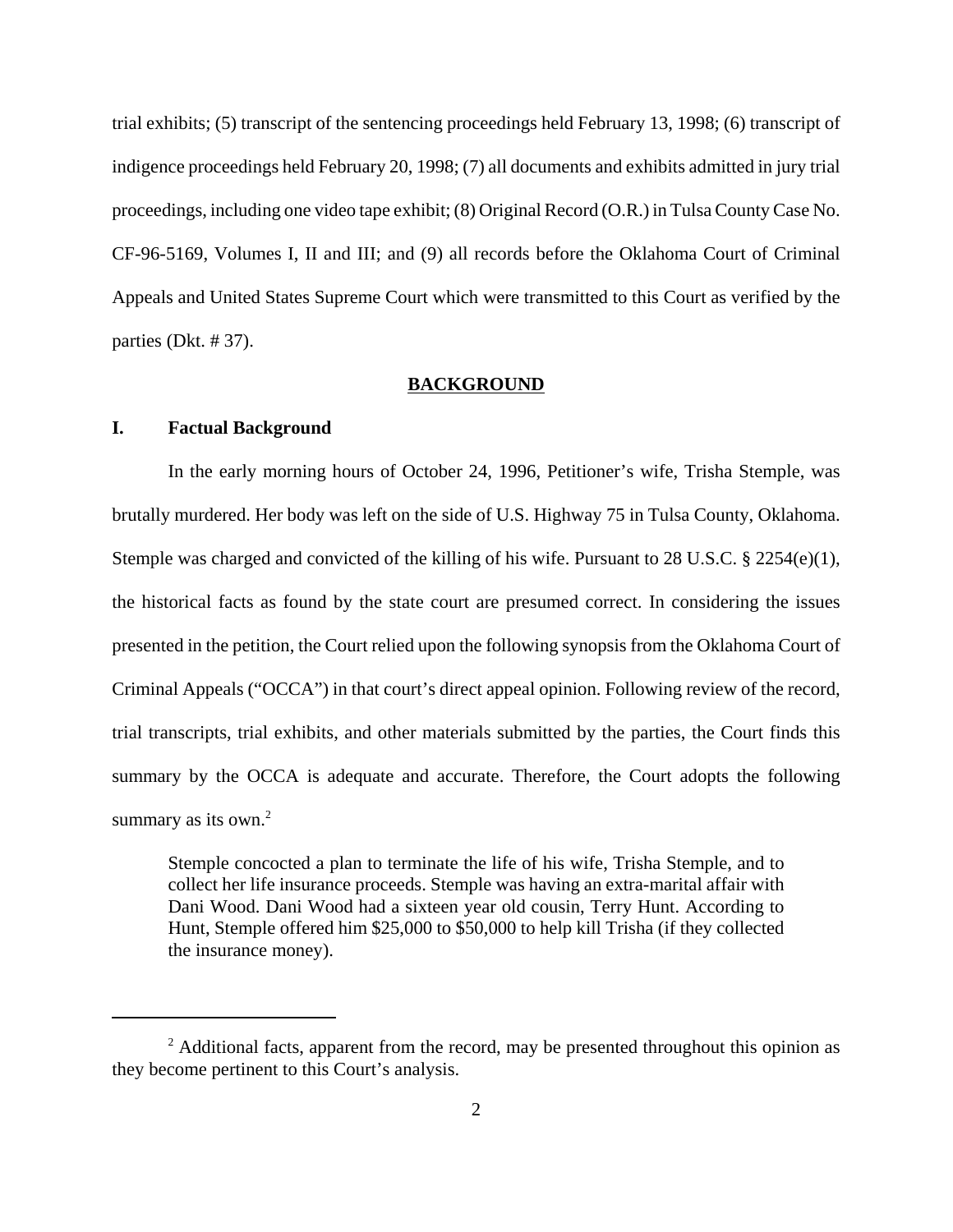Hunt recruited another person, Nathanial [sic] Helm to assist in the plan. Helm and Hunt went to Wal-Mart where they purchased a baseball bat and plastic wrap. The plastic wrap was wrapped around the bat to keep the bat from getting bloody.

On October 10, 1996, Hunt and Helm went to the designated location on highway 75 and waited for Stemple and his wife to arrive. A while later Stemple drove up and told Helm and Hunt that Trisha was ill and he could not get her to accompany him.

Two weeks later, Stemple arranged for Hunt to drive Stemple's pickup to a particular location on highway 75 and leave the hood up. Stemple and Trisha arrived in their black Nissan Maxima. Stemple began working on the truck and Trisha stood next to the truck. Hunt came up behind Trisha and hit her in the head with the bat. The blow did not render Trisha unconscious, so Stemple took the bat and hit her several more times.

Stemple and Hunt then placed Trisha's head in front of the front tire of the pickup and attempted to run over her head, however, the tire would not roll over Trisha's head so her head was pushed along the pavement. After this, Trisha tried to get up. Stemple grabbed the bat and hit her several more times. The pair then placed Trisha's body under the truck and drove over her chest. After this Trisha rose up on her elbows, so Stemple hit her again several times with the bat.

Stemple then went back to the black Nissan and drilled a hole in the front tire to make it look as if Trisha's car had a flat. One expert testified that the hole in the tire had spiral striations consistent with drilling. Stemple and Hunt left in the pickup, but decided to turn around to make sure Trisha was dead. When they got back to the spot where they left Trisha, they noticed that she had crawled into the grass beside the road. Stemple then sped up and ran over Trisha as she lay in the grass.

Trisha's body was found later that morning, after Stemple called reporting that she was missing. The autopsy evaluation revealed that Trisha had fractures to her arm, ribs, pelvis, vertebrae and skull. The medical examiner concluded that Trisha died from blunt force trauma to the head.

While in the Tulsa County jail awaiting trial, Stemple made numerous notes including confessions, lists of witnesses, etc. Inmates testified that Stemple tried to get them to arrange the death of several witnesses. The inmates also testified that Stemple gave them a copy of his confession. Included in these writings were sample letters for witnesses Terry Hunt and Dani Wood, detailing their involvement and exculpating him from the crime. Hunt and Wood were to be coerced into rewriting and signing the letters by persons hired by the other inmates.

Stemple claimed that he was at home when Trisha left during the middle of the night. Stemple testified that he believed that Wood was responsible for the murder of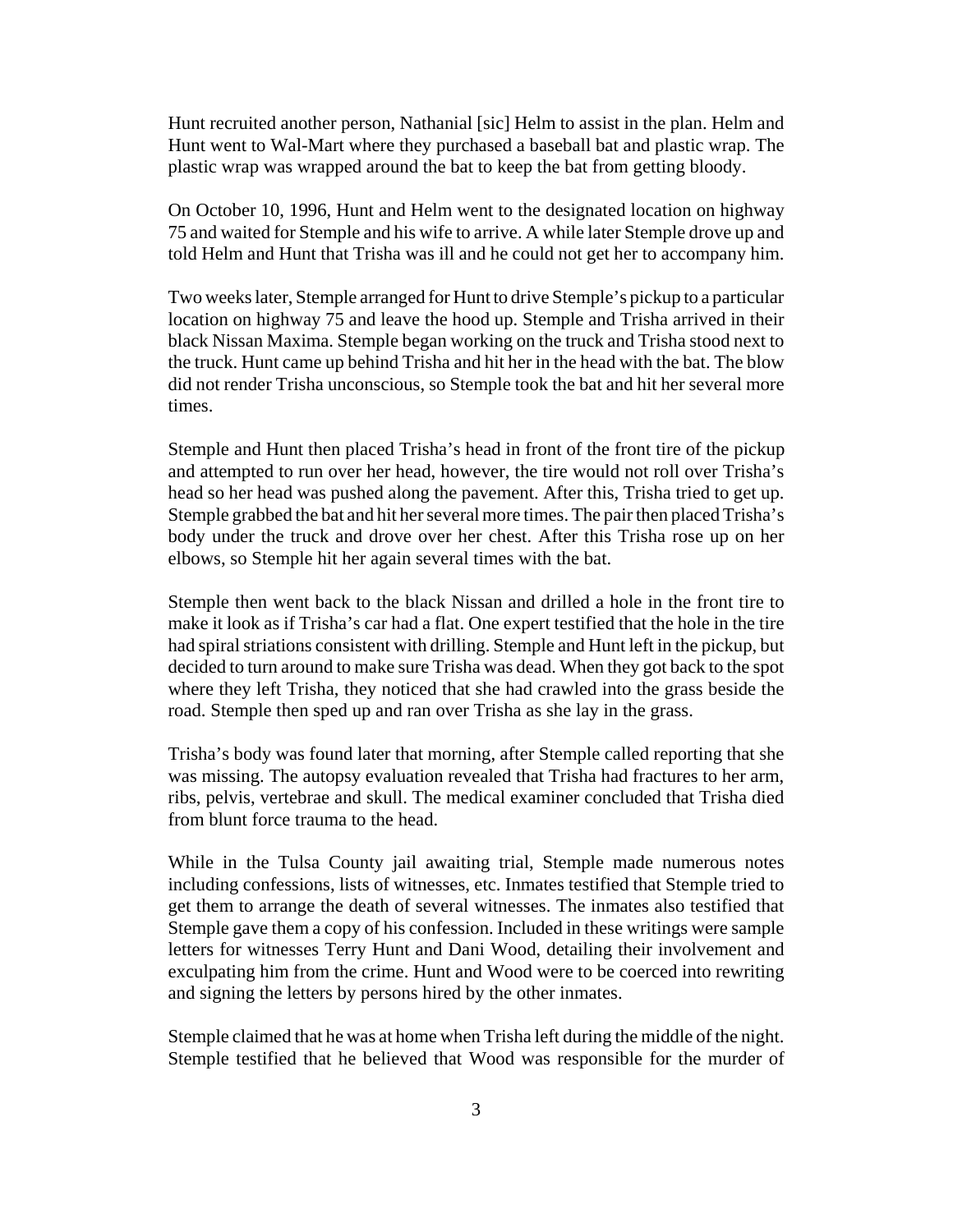Trisha.

Stemple v. State, 994 P.2d 61, 65-66 (Okla. Crim. App. 2000).

#### **II. Procedural History**

Following a jury trial in the District Court of Tulsa County, Oklahoma, Case No. CF-96-5169, Stemple was convicted of Count I, Murder in the First Degree (malice aforethought), Count II, Conspiracy to Commit Murder, and Count III, Attempted Murder. Attorneys Creekmore Wallace and Johnie O'Neal represented Stemple at trial. At the conclusion of the sentencing stage, Stemple's jury found the existence of two aggravating circumstances: (1) the murder was especially heinous, atrocious or cruel; and (2) the murder was committed for remuneration or the promise of remuneration. On February 13, 1998, in accordance with the jury's recommendations, the trial court sentenced Stemple to death on the murder conviction (Count I), to ten (10) years imprisonment on the conspiracy conviction (Count II), and to twenty-two years imprisonment on the attempted murder conviction (Count III). Johnie O'Neal represented Stemple at the sentencing hearing.

Stemple filed a direct appeal of his convictions and sentences to the OCCA in case No. F-98-201. Attorney Gloyd McCoy represented him on appeal. Stemple identified fourteen (14) propositions of error as follows:

| Proposition I:   | There can be no harmless error in this case.                                                                                                                                                                                                                                                                                                                    |
|------------------|-----------------------------------------------------------------------------------------------------------------------------------------------------------------------------------------------------------------------------------------------------------------------------------------------------------------------------------------------------------------|
| Proposition II:  | Mr. Stemple was denied a fair trial because of the failure of the<br>prosecutors to comply with basic discovery principles and<br>constitutional rules and notify his trial lawyer of a change in the<br>testimony of the State's key witness from the preliminary hearing;<br>Mr. Stemple, at minimum, is entitled to an evidentiary hearing on this<br>issue. |
| Proposition III: | Mr. Stemple was denied a fair trial because the State admitted into<br>evidence a videotape (State's Exhibit 87) which showed Mr.                                                                                                                                                                                                                               |

Stemple's exercise of his right to remain silent and his right to the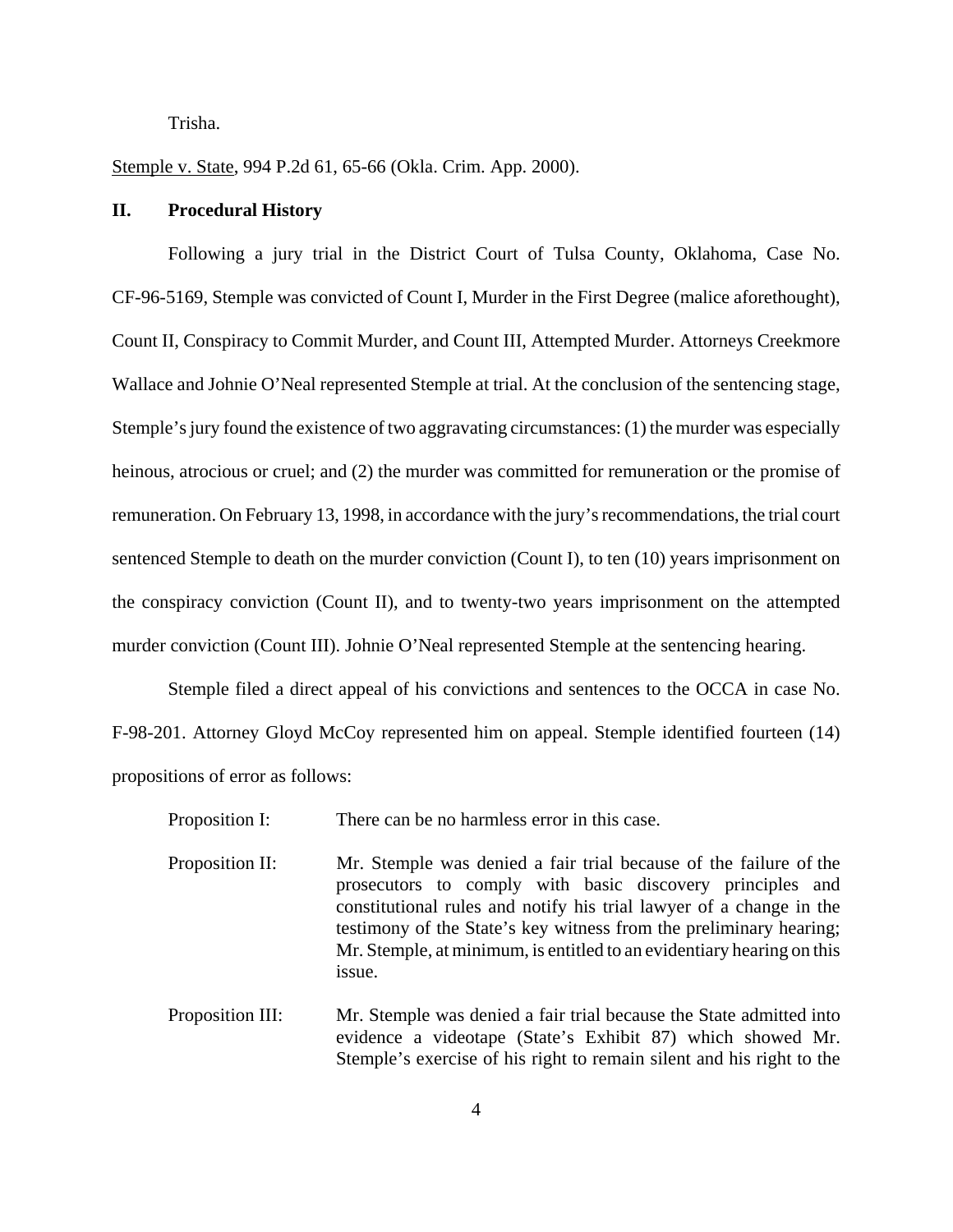assistance of counsel; additionally, the prosecutor made numerous improper remarks stressing Mr. Stemple's exercise of his important rights to silence and counsel and his failure to "cooperate" with the police.

- Proposition IV: Mr. Stemple was denied his right to be present during critical parts of his trial when he was not present during a key portion of the voir dire; the resulting prejudice was that Mr. Stemple could not effectively assist his counsel during the important task of jury selection.
- Proposition V: Mr. Stemple was denied his right to effective assistance of counsel during the guilt/innocence stage of his trial.
- Proposition VI: The prosecutor's remarks about "abuse" of children in Oregon denied Mr. Stemple a fair trial.
- Proposition VII: Mr. Stemple was denied a fair trial during the guilt stage because of improper remarks and actions of the prosecutor.
- Proposition VIII: There is insufficient evidence to support the attempted murder charge.
- Proposition IX: The conspiracy conviction and the attempted murder conviction violate state law and the prohibition against double jeopardy.
- Proposition X: The evidence regarding past insurance claims was irrelevant and were[sic] prejudicial; Mr. Stemple is entitled to a new trial due to the improper evidentiary rulings of the trial judge.
- Proposition XI: The "jailhouse papers" introduced into evidence by the State (evidence obtained by the State's jailhouse witnesses) should not have been admitted into evidence; the papers prepared by Mr. Stemple were subject to the protection of the attorney-client privilege and the work product doctrine.
- Proposition XII: Improper remarks by the prosecutor during the sentencing stage denied Mr. Stemple due process and a fair sentencing proceeding.
- Proposition XIII: The aggravating circumstances are not supported by sufficient evidence and are unconstitutional.
- Proposition XIV: The cumulative effect of the numerous errors require that this case be remanded for a new trial or that a new sentencing hearing be held or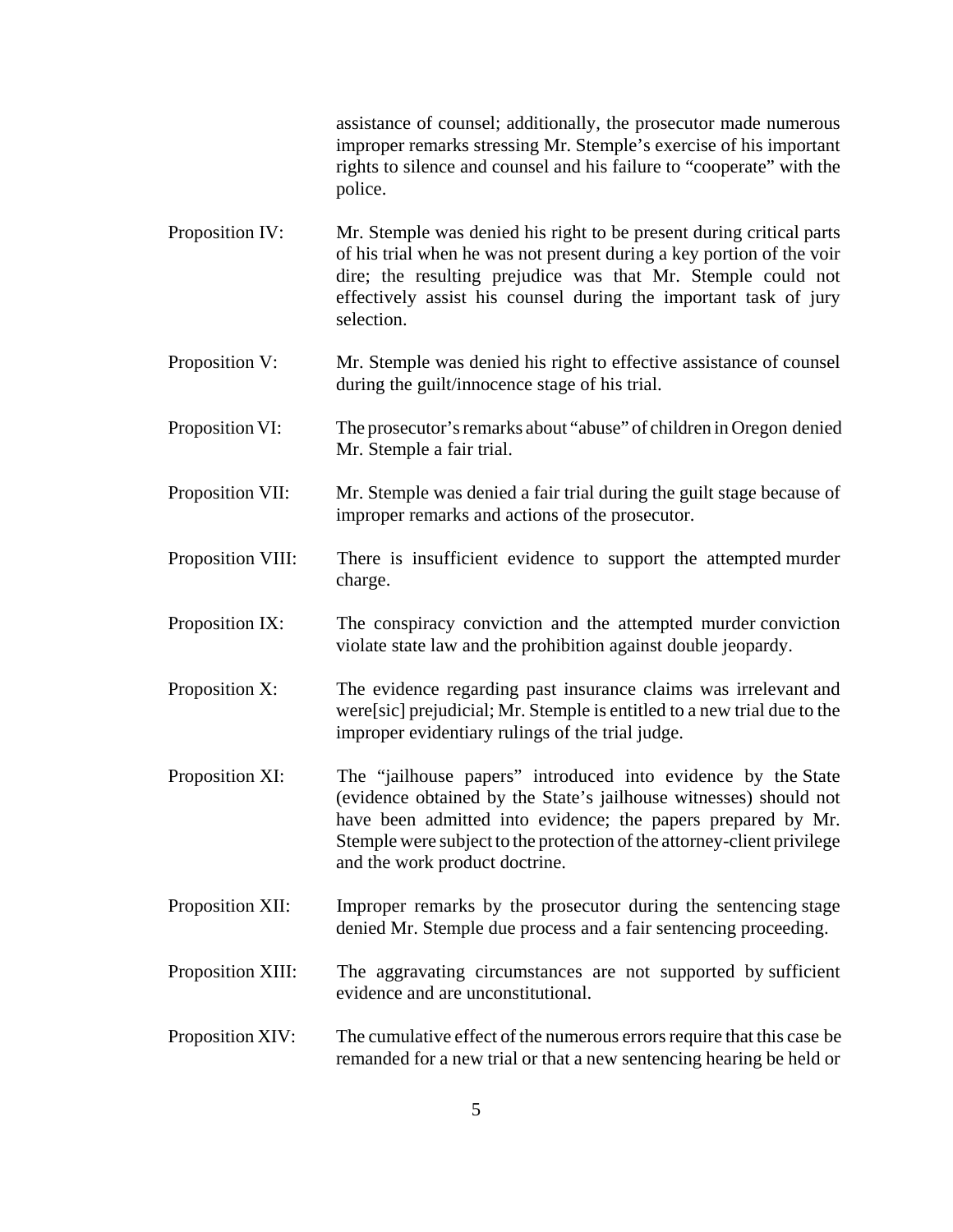#### that the death penalty should be vacated.

See Dkt. # 37, Brief of Appellant in OCCA Case No. F-98-201.

On January 20, 2000, the OCCA affirmed the convictions and sentences for Counts I (murder) and II (conspiracy), but reversed and remanded the conviction and sentence for Count III (attempted murder) with instructions to dismiss. Stemple, 994 P.2d at 74-75. The OCCA denied a rehearing on March 2, 2000. Id. at 61. The United States Supreme Court denied Stemple's subsequent petition for writ of certiorari on October 2, 2000. See Stemple v. Oklahoma, 531 U.S. 905 (2000). Stemple did not file an application for post-conviction relief in the state courts.

 Stemple initiated the instant habeas corpus proceedings on March 8, 2001. See Dkt. # 1. He seeks relief on the following grounds:

| Ground One:   | The prosecution's failure to disclose substantial changes in the<br>testimony of its main witness violated Stemple's rights to due process<br>and of receiving a fundamentally fair trial.                        |
|---------------|-------------------------------------------------------------------------------------------------------------------------------------------------------------------------------------------------------------------|
| Ground Two:   | Constitutional error occurred when the trial court admitted, and the<br>State commented upon, Stemple's videotaped statement to police<br>wherein he invoked his right to remain silent and his right to counsel. |
| Ground Three: | The admission into evidence of a "confession" obtained from<br>Stemple by force and under duress by inmates in the Tulsa County<br>Jail resulted in a fundamentally unfair trial.                                 |

See Dkt. # 21.

### **GENERAL CONSIDERATIONS**

### **I. Exhaustion**

 Generally, federal habeas corpus relief is not available to a state prisoner unless all state court remedies have been exhausted prior to the filing of the petition. 28 U.S.C. § 2254(b)(1)(A). Harris v. Champion, 15 F.3d 1538, 1554 (10th Cir. 1994); see also Wainwright v. Sykes, 433 U.S.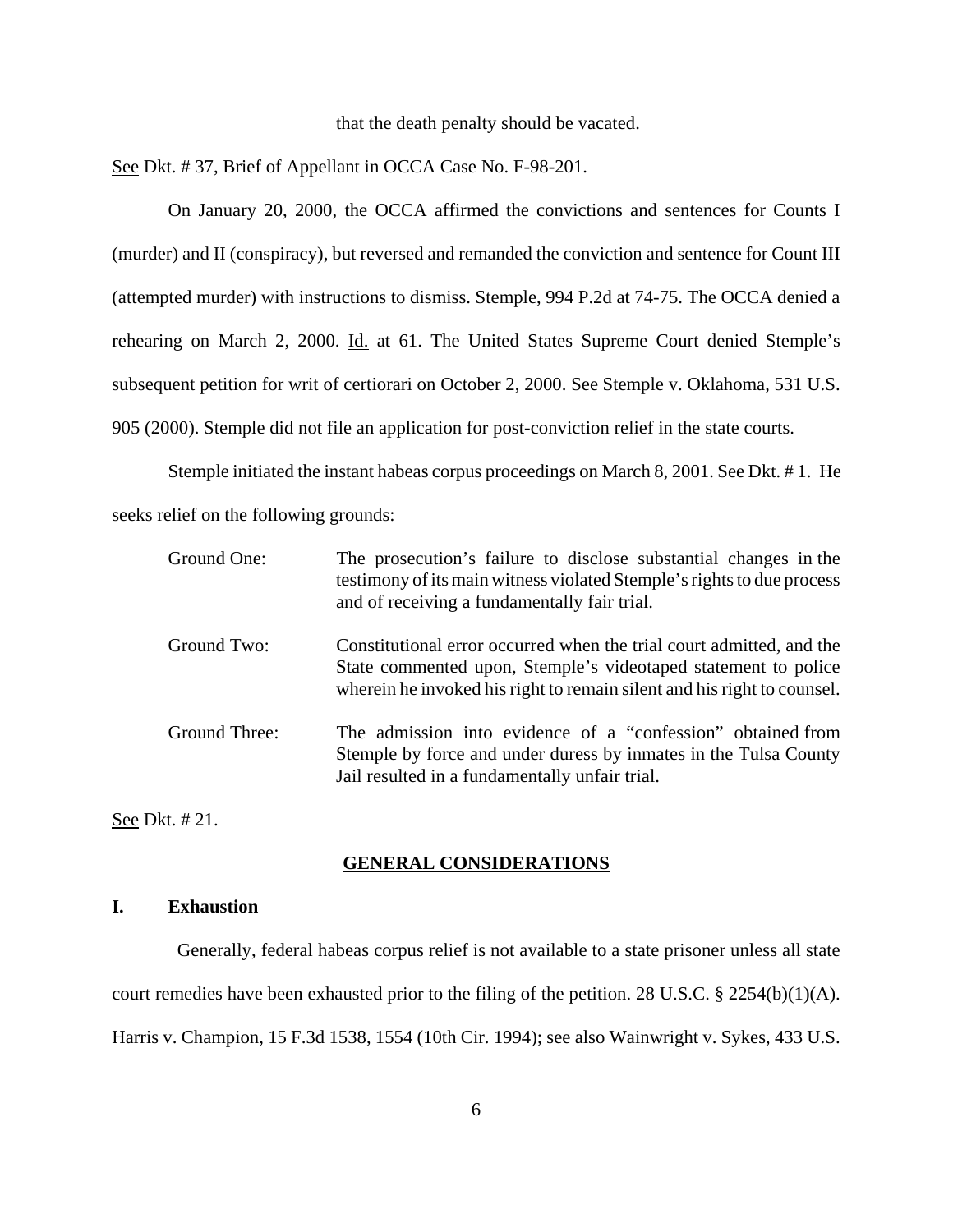72, 80-81 (1977) (reviewing history of exhaustion requirement). In every habeas case, the Court must first consider exhaustion. Harris, 15 F.3d at 1554. "States should have the first opportunity to address and correct alleged violations of state prisoner's federal rights." Coleman v. Thompson, 501 U.S. 722, 731 (1991). Respondent contends that some of Stemple's claims are unexhausted. Therefore, the Court will address the exhaustion issue as it arises in each ground.

#### **II. Procedural Bar**

The Supreme Court has also considered the effect of state procedural default on federal habeas review, giving strong deference to the important interests served by state procedural rules. See, e.g., Francis v. Henderson, 425 U.S. 536 (1976). Habeas corpus review is barred if a state disposed of an issue on an adequate and independent state procedural ground. Coleman, 501 U.S. at 750; see also Romero v. Tansy, 46 F.3d 1024, 1028 (10th Cir. 1995); Brecheen v. Reynolds, 41 F.3d 1343, 1353 (10th Cir. 1994).

A state court's finding of procedural default is deemed "independent" if it is separate and distinct from federal law. Ake v. Oklahoma, 470 U.S. 68, 75 (1985); Duvall v. Reynolds, 139 F.3d 768, 796-97 (10th Cir. 1998). If the state court finding is applied "evenhandedly to all similar claims," it will be considered "adequate." Maes v. Thomas, 46 F.3d 979, 986 (10th Cir. 1995) (citing Hathorn v. Lovorn, 457 U.S. 255, 263 (1982)). A state court's application of a procedural bar will be excused where a petitioner can demonstrate either: (1) good cause for failure to follow the rule of procedure and actual resulting prejudice; or (2) that a fundamental miscarriage of justice would occur if the merits of the claims were not addressed in the federal habeas proceeding. Coleman, 501 U.S. at 749-50.

In general, the OCCA imposes a procedural bar on claims which could have been raised on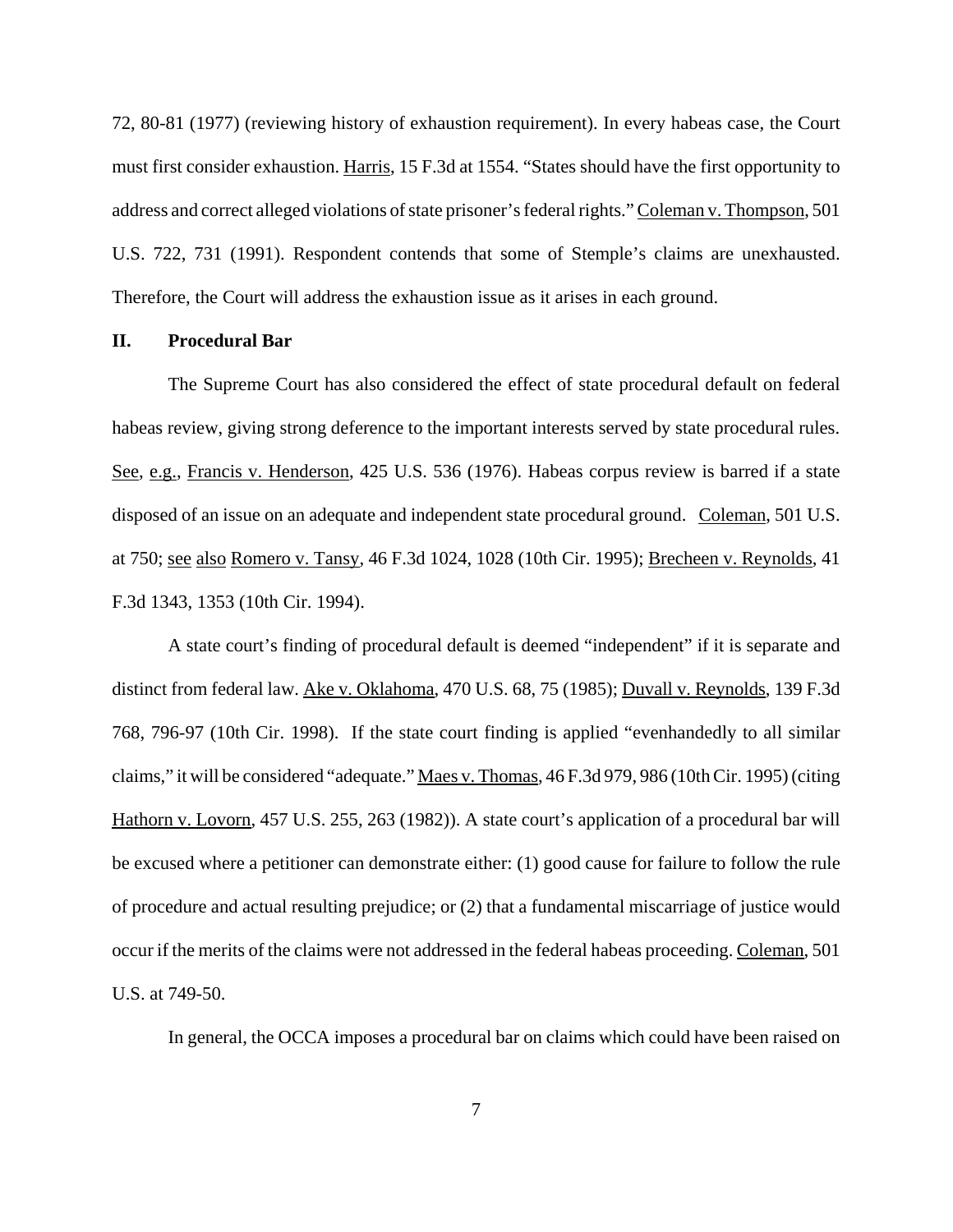direct appeal but were raised by a petitioner for the first time in post-conviction proceedings. In this case, Stemple did not file an application for post-conviction relief so there was no finding of procedural default by the OCCA. However, Respondent's contention that certain issues are subject to an anticipatory procedural bar<sup>3</sup> will be discussed as the issue arises.

#### **III. Standard of Review - AEDPA**

 The Antiterrorism and Effective Death Penalty Act of 1996 ("AEDPA") establishes the guidelines under which a federal court may grant habeas relief. Under AEDPA, a writ of habeas corpus will not be granted unless the state court's adjudication of the merits of the claim (1) resulted in a decision that was contrary to, or involved an unreasonable application of, clearly established federal law, as determined by the Supreme Court of the United States; or (2) resulted in a decision that was based on an unreasonable determination of the facts in light of the evidence presented in the State court proceeding. 28 U.S.C. § 2254(d)(1)(2). This Court must presume the state court's factual findings are correct unless the petitioner rebuts the presumption by clear and convincing evidence. 28 U.S.C. § 2254(e)(1).

The first step in applying  $\S 2254(d)(1)$  AEDPA standards is to assess whether there was clearly established federal law at the time the conviction became final, as set forth in the holdings of the Supreme Court. House v. Hatch, 527 F.3d 1010, 1015 (10th Cir. 2008). If clearly established federal law exists, the Court must then consider whether the state court decision was contrary to or involved an unreasonable application of the Supreme Court law. Id. at 1018. A state court decision

<sup>&</sup>lt;sup>3</sup> A claim raised for the first time in federal habeas proceedings may be subject to an anticipatory procedural bar if the claim is technically unexhausted, but any attempt to present it to Oklahoma state courts would result in a procedural bar ruling under state law. See Anderson v. Sirmons, 476 F.3d 1131, 1139 n.7 (10th Cir. 2007).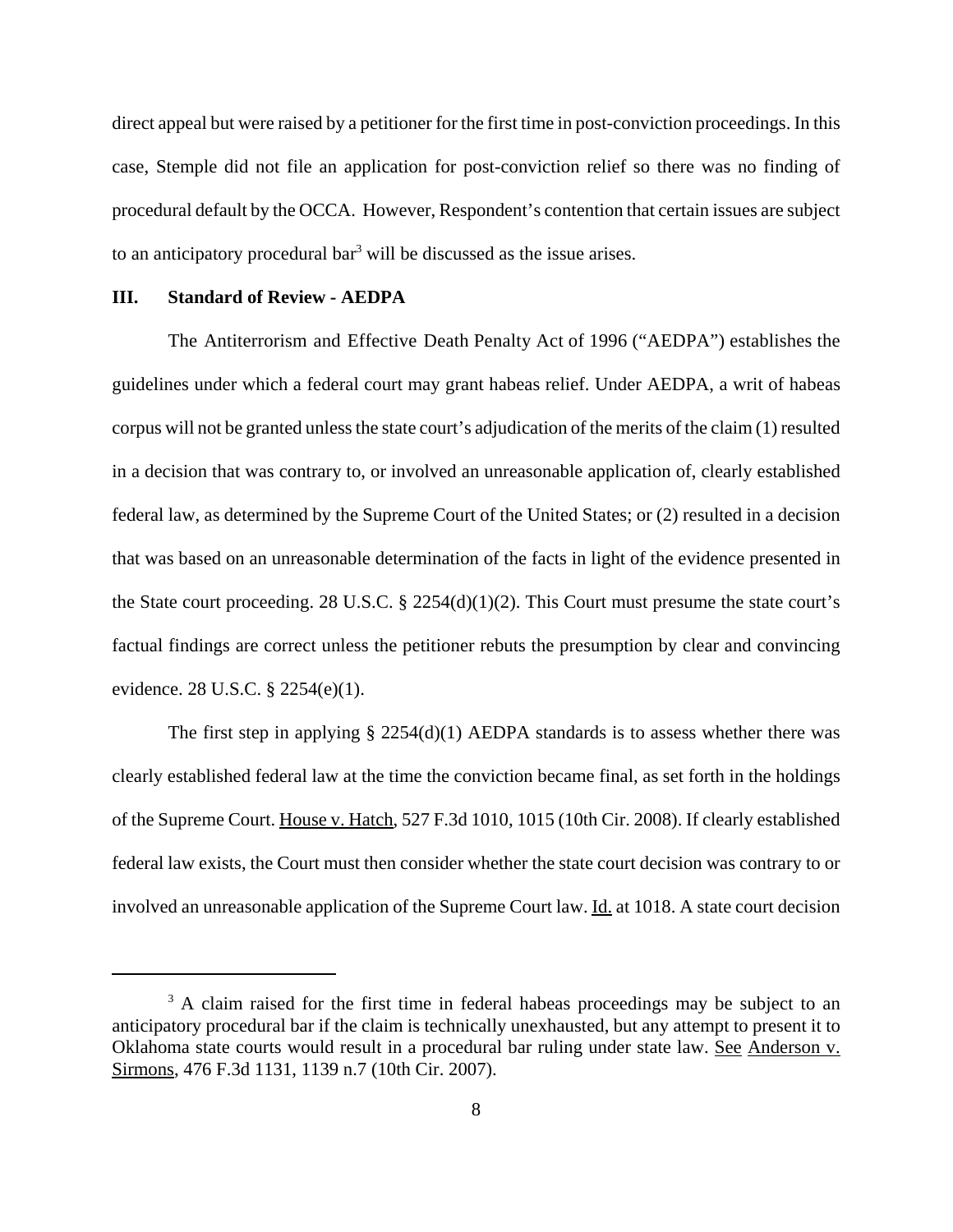is "contrary" to clearly established law "if the state court applies a rule different from the governing law set forth in [Supreme Court] cases, or if it decides a case differently than [the Supreme Court has] done on a set of materially indistinguishable facts." Bell v. Cone, 535 U.S. 685, 694 (2002). A state court decision is an "unreasonable application" of clearly established law when the state court "identifies the correct governing legal principle from [the Supreme Court's] decisions but unreasonably applies that principle to the facts of petitioner's case." Wiggins v. Smith, 539 U.S. 510, 520 (2003) (citing Williams v. Taylor, 529 U.S. 362, 413 (2000)). Further, an unreasonable application "may occur if the state court either unreasonably extends, or unreasonably refuses to extend, a legal principle from Supreme Court precedent to a new context where it should apply." House, 527 F.3d at 1018.

Stemple's habeas proceedings in the instant case commenced well after the effective date of the AEDPA. Accordingly, this Court finds that the AEDPA is applicable and will apply it herein to all claims adjudicated on the merits in state court proceedings.

### **IV. Expansion of the Record**

On October 21, 2001, contemporaneously with the filing of his petition (Dkt. # 21), Stemple filed a motion to expand the record (Dkt. # 23). In the motion, Stemple asks the Court to include in the record additional materials set forth as exhibits "A" through "T" (Dkt. # 22). The additional materials consist primarily of police reports and crime scene analysis reports. In his response to the petition, Respondent objects to Stemple's request for expansion of the record (Dkt. # 33 at 68-69). Respondent argues that supplementation of the record, as requested by Stemple, would thwart the exhaustion principles of the AEDPA. Id. at 69. Both parties re-urge their positions regarding expansion of the record in their joint certification of the state court records (Dkt. # 37 at 3). On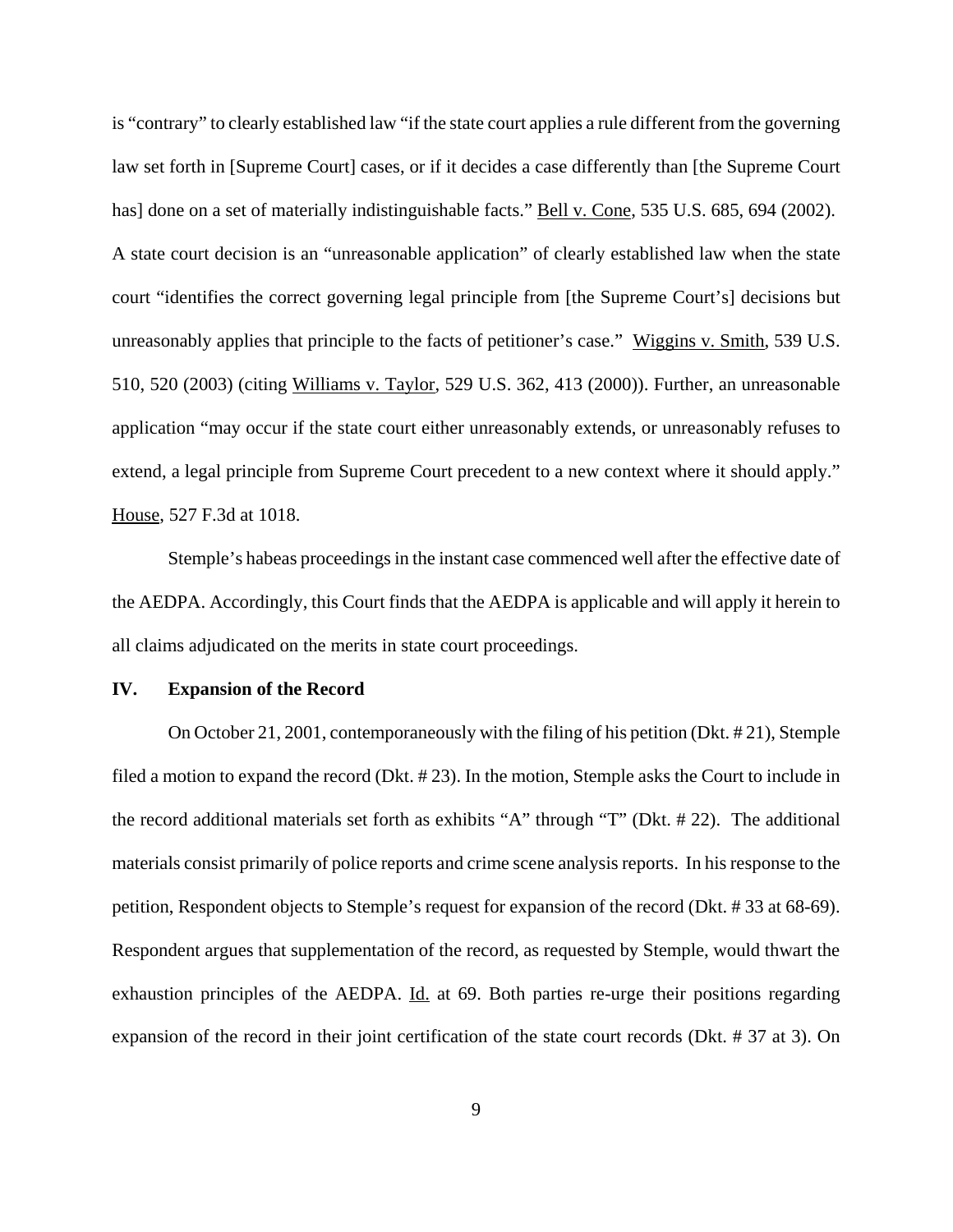September 30, 2002, Magistrate Judge Cleary entered a minute order denying the motion to expand the record "pending a review of the entire record." See Dkt. # 46. The Court has reviewed the entire record, together with the materials which Stemple seeks to have added to the record, and finds that the motion to expand (Dkt. # 23) should be granted. See Rule 7, Rules Governing Section 2254 Cases in the United States District Courts.<sup>4</sup> The Court has considered the expanded record in its resolution of the issues presented in Stemple's petition.

## **PETITIONER'S GROUNDS FOR RELIEF**

## **I. Hunt's changed testimony**

The controversy in Stemple's first ground for relief centers around the testimony of Terry Hunt,<sup>5</sup> Stemple's co-defendant and a key witness linking Stemple to the murder of his wife. Stemple asserts that the prosecutor's failure to disclose prior to trial that Hunt would change his testimony regarding details of the murder violated his constitutional rights to a fair trial and due process. See Dkt. # 21 at 12-265. Specifically, Stemple complains that Hunt testified for the first time at trial that he and Stemple ran over the victim's chest. Stemple argues that Hunt never mentioned this fact in

<sup>&</sup>lt;sup>4</sup> This Court is aware that Rule 7(c) of the Federal Rules Governing Section 2254 Cases provides that where expansion of the record is directed, the opposing party shall be afforded an opportunity to admit or deny the correctness of the material contained within the expanded record. Respondent clearly reviewed the materials as reflected in his response objecting to inclusion of the materials in the record (Dkt. # 33 at 68). Since, however, the correctness of the information contained in exhibits "A" through "T" of Docket # 22 does not alter the resolution of Stemple's claims, it is unnecessary to give Respondent an additional opportunity to admit or deny the correctness of the material. Consideration of the exhibits did not alter the Court's resolution of Stemple's claims.

 $<sup>5</sup>$  Terry Hunt entered a guilty plea to the First Degree Murder charge and received a sentence</sup> of life imprisonment. See December 18, 1997 docket entry for Tulsa County District Court Case No. CF-1996-5169 at www.oscn.net.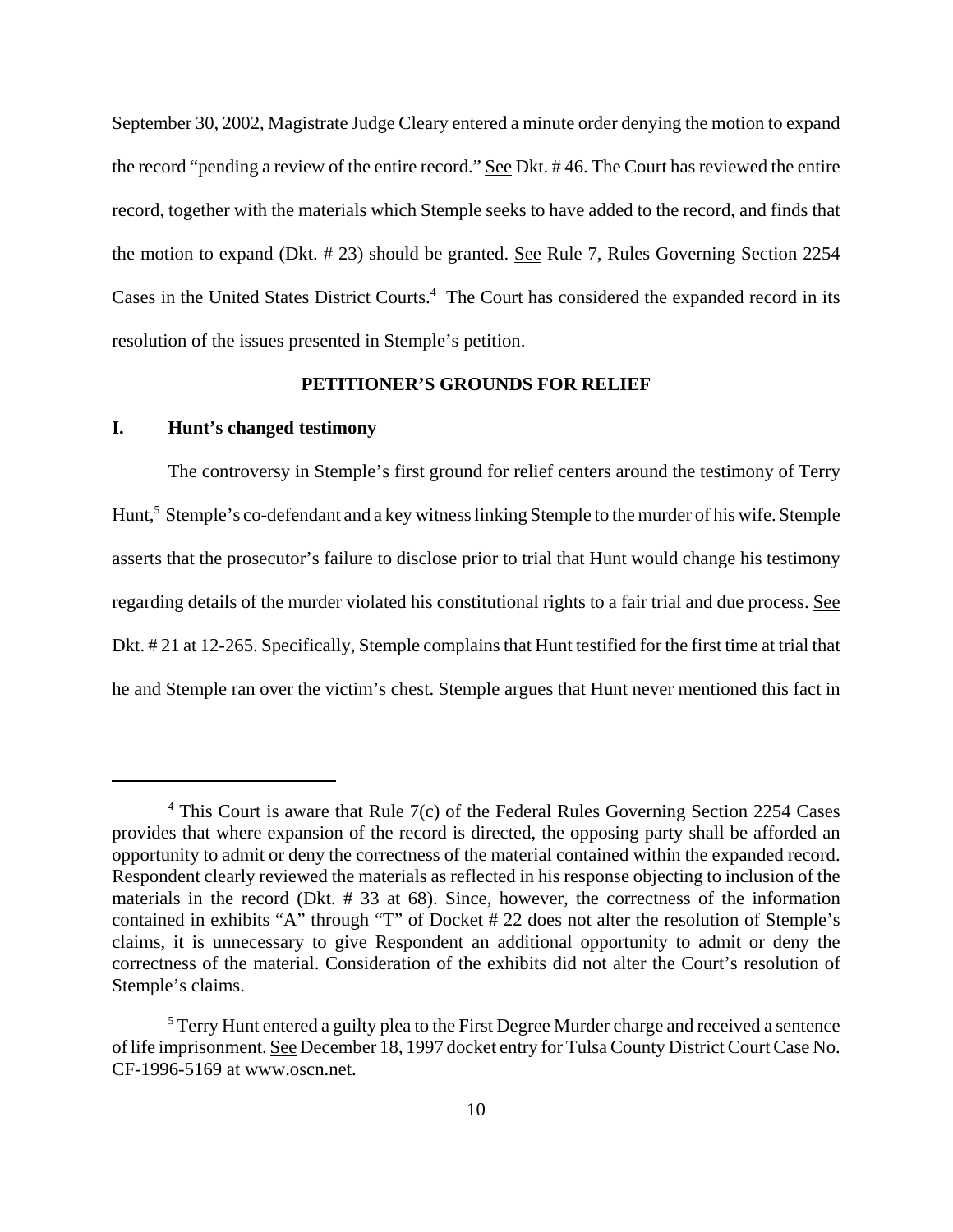previous statements or during his preliminary hearing testimony,<sup>6</sup> and that the prosecution coached Hunt to ensure his trial testimony coincided with the physical evidence and the medical examiner's testimony. Stemple contends that the prosecution's failure to divulge this "significant addition of material fact" to Hunt's testimony was a violation of Brady v. Maryland, 373 U.S. 83 (1963), and Giglio v. United States, 405 U.S. 150 (1972). See Dkt. # 21 at 265. He argues that Hunt's surprise testimony hampered his attorney's ability to cross-examine the State's witnesses as planned. See, e.g., Dkt. # 21 at 74, 84. Stemple also alleges that these trial tactics by the State undermined the fundamental fairness of his trial, citing Donnelly v. DeChristoforo, 416 U.S. 637 (1974). See Dkt. # 21 at 264. Finally, he asserts an ineffective assistance of counsel claim pursuant to Strickland v. Washington, 466 U.S. 668 (1984).

### *Standard of Review*

The threshold question is what standard of review to apply to this issue. Respondent contends that Stemple's first ground for relief is unexhausted and, thus, procedurally barred because "it relies on a plethora of extra-record materials never presented in state court." See Dkt. # 33 at 8. Alternatively, Respondent argues that Stemple has not demonstrated a Brady violation because the change in Hunt's testimony was not "material" as required by **Brady**. Id. at 54. Brady requires a

<sup>&</sup>lt;sup>6</sup> At Stemple's preliminary hearing, Hunt testified that he first hit Trisha Stemple in the head with a baseball bat, then Stemple hit her several times with the bat. See Trans. of Prelim. H'rg at 17- 19. Next, both men placed the victim "under the tire" of the truck to try to run over her, but the wheel "skidded her head." Id. at 20. Hunt described their further efforts to kill the victim using the bat and the truck, until they were certain she was dead. Id. at 20-24. No specific mention was made of running over the victim's chest with the truck. During his trial testimony, Hunt expanded his description of the events of the murder by stating that he and Stemple placed the victim's chest under the front wheel before running over her. Tr. Trans. Vol. IV at 704. Hunt testified that he drove "up on her chest, but it just rolled over." Id. at 705. Defense counsel immediately objected to this testimony claiming it was the first time Hunt had give any information about running over the victim's chest. Id. at 706.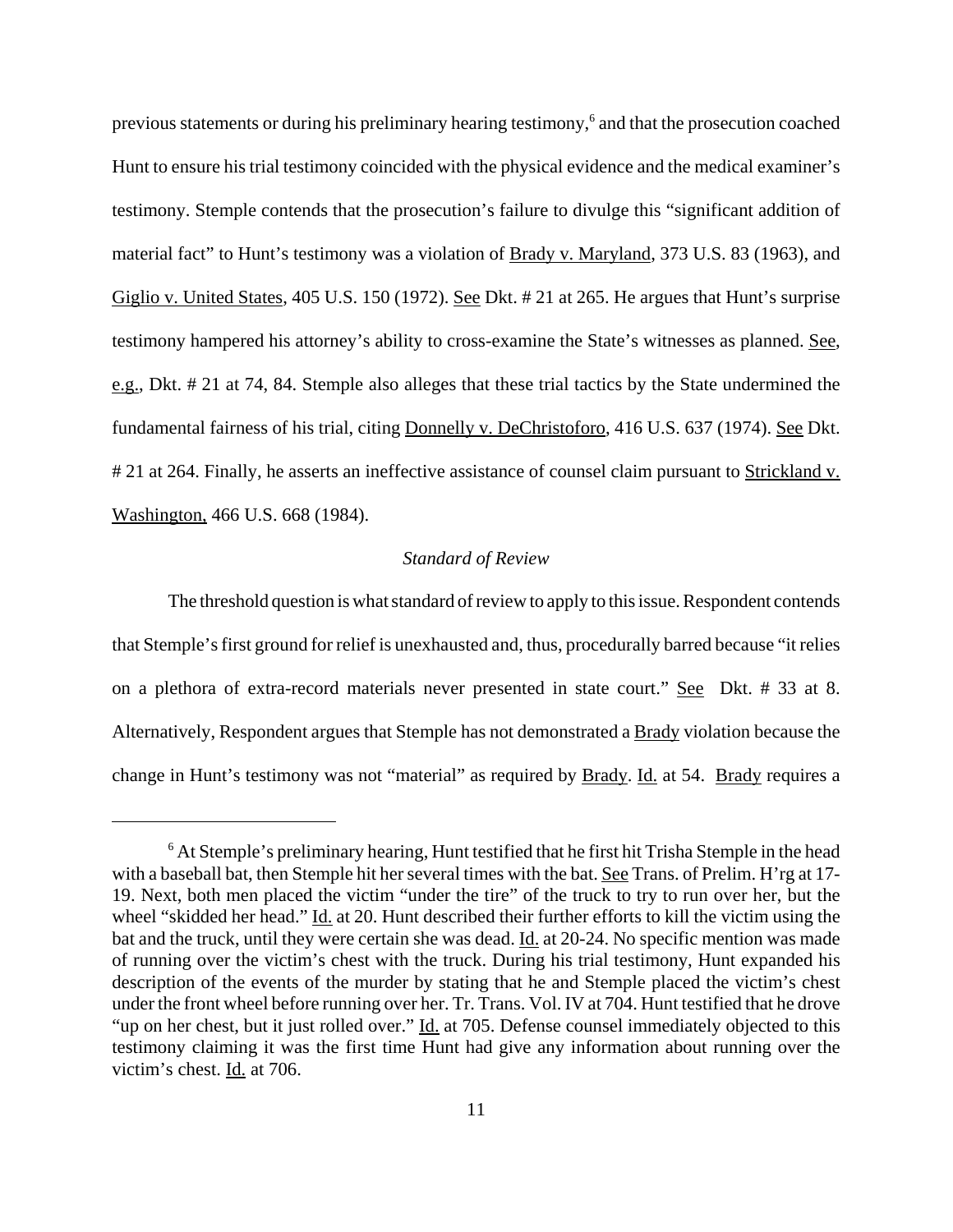finding of materiality as to any suppressed evidence. See Brady, 373 U.S. at 87. Respondent urges that to the extent this claim was raised on direct appeal the Court should find that the OCCA's adjudication was not an unreasonable application of clearly established federal law. Dkt. # 33 at 58.

On direct appeal, Stemple argued in his second proposition that the prosecution violated discovery principles and constitutional rules in several instances. Among the claims was an allegation that the state improperly allowed and encouraged Hunt to change his trial testimony to match the crime scene evidence, including Hunt's "new" testimony about running over the victim's chest. See Brief of Appellant in OCCA Case No. F-98-201 at 8-28. Although the title to Stemple's direct appeal second proposition referenced "constitutional rules," the majority of his argument focused on state discovery code violations and cited state law authorities. Only in the final paragraph did Stemple cite several federal cases which, in turn, relied upon Brady. Id. at 28. Stemple made no specific reference to the Giglio or Donnelly cases. Not surprisingly, there is no mention of federal constitutional law in the OCCA's opinion disposing of the second proposition in Stemple's direct appeal. Thus, this Court must determine whether the federal constitutional issue is (a) unexhausted and procedurally barred (as Respondent first argues), (b) implicitly rejected on the merits by the OCCA, and subject to normal AEDPA standards of review, or (c) overlooked by the OCCA and subject to *de novo* review by this Court. See Johnson v. Mullin, 505 F.3d 1128, 1154 (10th Cir. 2007). For the reasons stated below, the Court concludes that insofar as Stemple raises a **Brady** claim in his first ground for relief, the claim is exhausted because the OCCA considered and rejected the claim on the merits.

Accordingly, Stemple can prevail only if he demonstrates that the state court decision "was contrary to, or involved an unreasonable application of, clearly established Federal law, as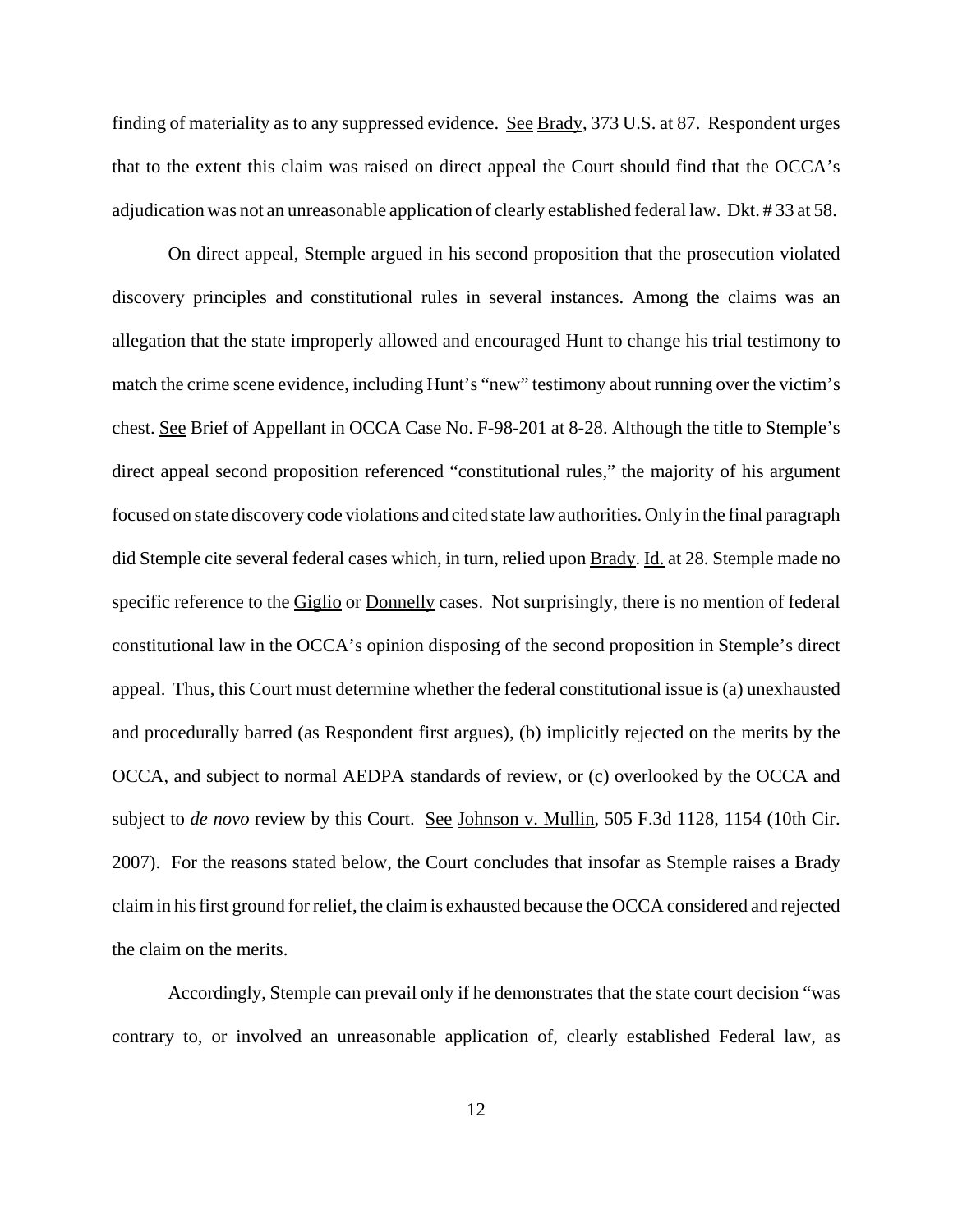determined by the Supreme Court of the United States" or "was based on an unreasonable determination of the facts in light of the evidence presented." 28 U.S.C. § 2254(d). Even though the OCCA's decision on the merits lacks analysis in terms of federal law, its ruling is entitled to deference under § 2254(d) unless it contravenes or unreasonably applies clearly established federal law, or is based on an unreasonable determination of the facts in light of the evidence presented. Aycox v. Little, 196 F.3d 1174, 1178 (10th Cir. 1999) (explaining that state court decisions can pass muster under § 2254(d) even without citation to relevant Supreme Court decisions so long as neither the reasoning nor the result of the state court decision contradicts Supreme Court precedents).

In denying Stemple's second proposition on direct appeal, the OCCA found that Hunt's change in testimony was not "sufficient to trigger the State's continuing duty to disclose." Stemple, 994 P.2d at 67. Further, "[t]his was inconsequential testimony and did not constitute the substance of the case." Id. The OCCA focused its decision on state law and did not specifically reference Brady or any other federal law. The state appellate court did, however, address the materiality of Hunt's change in testimony, as follows:

In this case there was no complete failure to disclose evidence as there was in *Skelly v. State*, 1994 OK CR 55, 880 P.2d 401. In the present case, the prosecutor did turn over all written and recorded statements. But the State did not disclose the substance of Hunt's oral statements made just before testifying. Stemple cites the Florida case of *Evans v. State*, 721 So.2d 1208 (Fla. App. 1998) for support of this proposition. However, in *Evans* the witness's testimony changed from "I didn't see anything" to "I saw the defendant shoot the victim." Such a material change in testimony did not occur in this case.

The Supreme Court of Florida has stated that,

"When testimonial discrepancies appear, the witness' trial and deposition testimony can be laid side-by-side for the jury to consider. This would serve to discredit the witness and should be favorable to the defense. Therefore, unlike failure to name a witness, changed testimony does not rise to the level of a discovery violation . . ."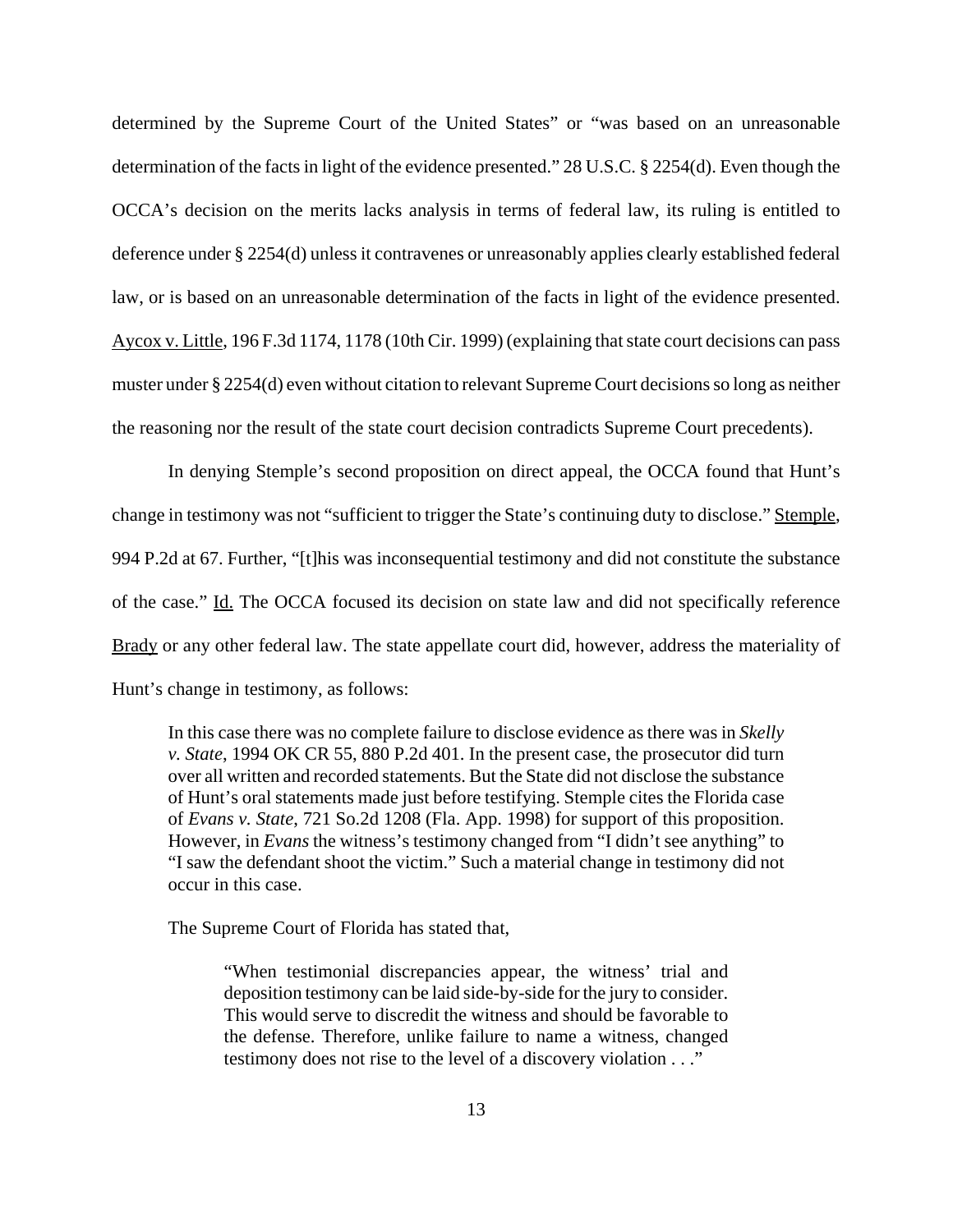*Bush v. State*, 461 So.2d 936, 938 (Fla. 1984), *cert. denied*, 475 U.S. 1031, 106 S.Ct. 1237, 89 L.Ed.2d 345 (1986). The same can be said of the case at bar. Stemple had the opportunity and did question Hunt regarding the discrepancies in his trial testimony versus his preliminary hearing testimony and his recorded statements. These discrepancies served to discredit Hunt and made him somewhat less believable.

The State is not required to give a script of its case in chief. However, the State is under a continuing duty to disclose additional evidence or material discovered prior to or during trial. 22 O.S.Supp.1998, § 2002(C). Such failure to disclose may be error when this evidence is material, would change the theory of the case or would cause the defendant to change his strategy. However, in this case, the State did not violate the letter or the spirit of the Discovery Code by failing to inform Stemple of the discrepancies in Hunt's testimony.

### Stemple, 994 P.2d at 67-68.

Stemple does not contest the OCCA's analysis in terms of the AEDPA standards of review. Indeed, throughout his 253 pages of argument addressing ground one, he makes no mention at all of the OCCA's analysis. Instead, Stemple simply challenges the testimony and physical evidence presented at his trial by comparing and contrasting various parts of the State's evidence with his own version of events. Pages 105 through 264 of Stemple's petition consist solely of quoted testimony from the trial transcript, interspersed with 108 numbered sentences of commentary. Stemple seems to be under the misconception that this Court can find him innocent by reviewing the fact-related arguments he presents. See Dkt. # 21 at 13 ("The following detailed exposition of the facts is presented to show the court . . . that Patricia Stemple died as a result of an autopedestrian collision in direct contradiction of the trial testimony of Terry Hunt."); id. at 26 ("Stemple . . . fully recognizes that the record appears to support the conviction . . . [but] finds himself in the position where he can easily demonstrate his innocence of the allegations made against him at trial. . . ."). This Court's role on habeas review is limited to determining whether the OCCA's rejection of Stemple's direct appeal claims was contrary to, or involved an unreasonable application of, clearly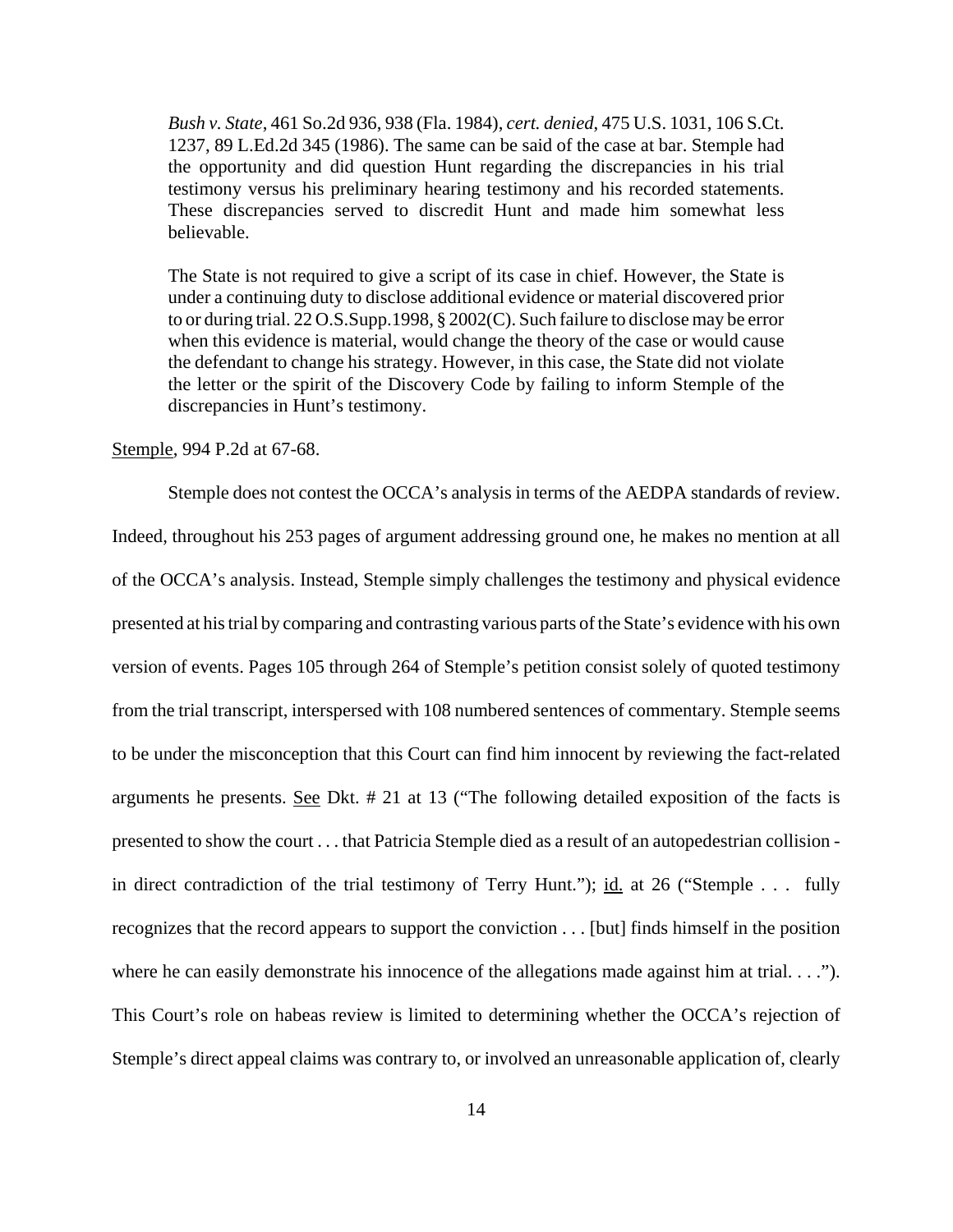established federal law as determined by the Supreme Court, or was based on an unreasonable determination of the facts in light of the evidence presented in the State court proceeding. 28 U.S.C.  $$2254(d)(1)(2).$ 

Further, although Stemple couches his ground one claim as a due process and fair trial claim, he cites federal authority in only two places<sup>7</sup> in the entire ground one portion of his petition. Pages 23 and 264-65 contain fleeting references to Donnelly, Brady, and Giglio. In an abundance of caution, however, this Court will assume that Stemple is implying that the OCCA unreasonably applied the law of these Supreme Court cases in rejecting his challenge to the State's alleged failure to disclose changes in Hunt's testimony.

### *Brady violation*

The law is well settled that criminal convictions obtained by presentation of known false evidence, or by suppression of exculpatory or impeaching evidence, violate the due process guarantees of the Fourteenth Amendment. Napue v. Illinois, 360 U.S. 264 (1959); Brady, 373 U.S. 83; Giglio, 405 U.S. at 153-54. In order to establish a Brady prosecutorial misconduct violation, a habeas petitioner must show that: (1) the prosecution suppressed evidence, (2) the evidence was favorable to the accused, either exculpatory or impeaching, and (3) the evidence was material to the defense. Banks v. Dretke, 540 U.S. 668, 691 (2004); Kyles v. Whitley, 514 U.S. 419, 433 (1995); United States v. Bagley, 473 U.S. 667, 682 (1985). Under the facts of this case, the Court's inquiry focuses on the third prong addressing the materiality of the alleged suppressed evidence. Exculpatory evidence is material only if "there is a reasonable probability that, had the evidence been disclosed to the defense, the result of the proceeding would have been different. A 'reasonable

<sup>7</sup> Stemple also refers to the State's alleged "*Brady* violation" on page 44 of his petition.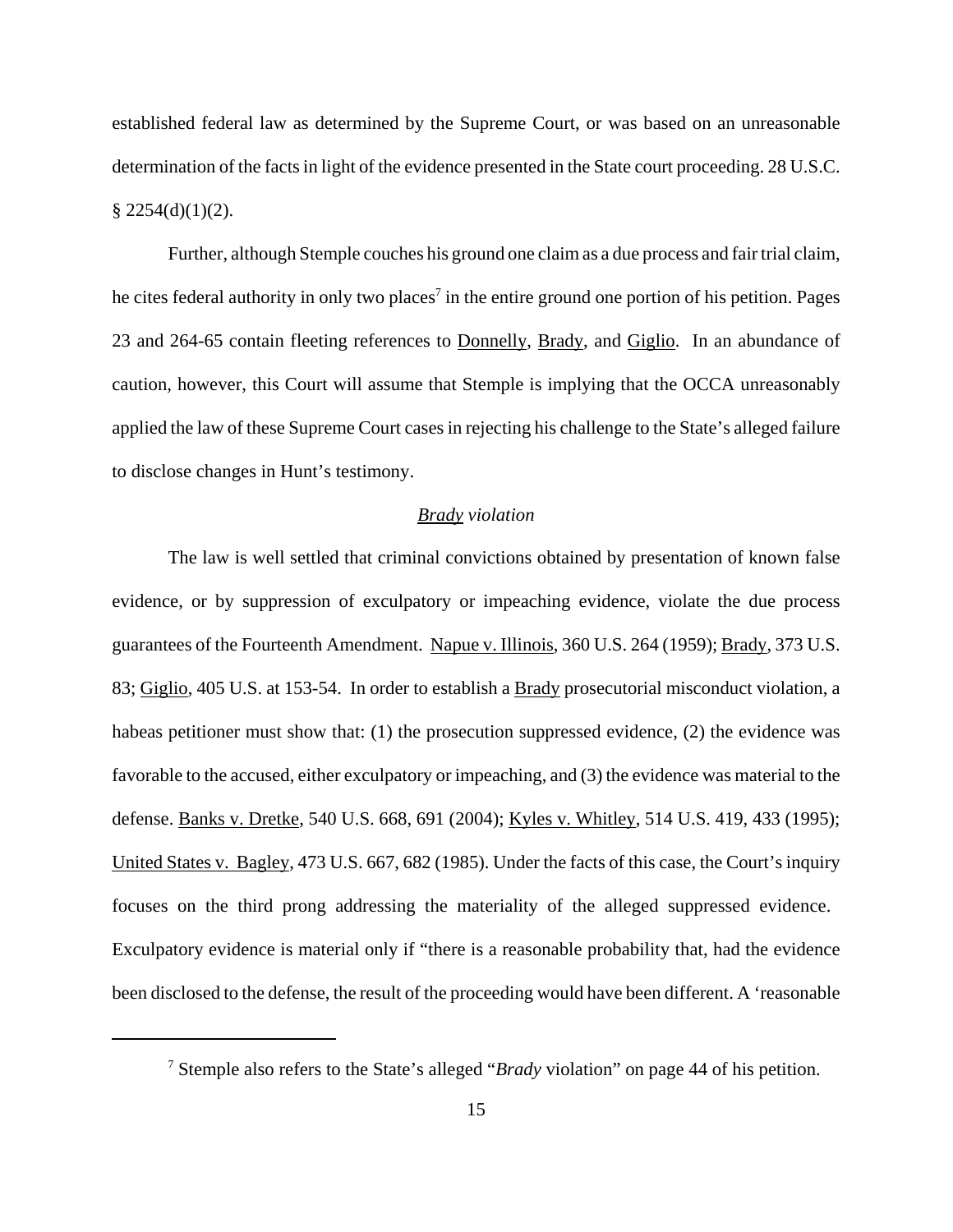probability' is a probability sufficient to undermine confidence in the outcome." Bagley, 473 U.S. at 682. "The mere possibility that an item of undisclosed information might have helped the defense, or might have affected the outcome of the trial, does not establish 'materiality' in the constitutional sense." United States v. Agurs, 427 U.S. 97, 109-110 (1976). As noted by the Tenth Circuit Court of Appeals:

The Supreme Court has further refined the Brady/Bagley materiality standard as follows:

Bagley's touchstone of materiality is a "reasonable probability" of a different result, and the adjective is important. The question is not whether the defendant would more likely than not have received a different verdict with the evidence, but whether in its absence he received a fair trial, understood as a trial resulting in a verdict worthy of confidence.

Kyles v. Whitley, 514 U.S. 419, 434, 115 S.Ct. 1555, 131 L.Ed.2d 490 (1995) (citing Bagley, 473 U.S. at 678, 105 S.Ct. 3375). See also Scott v. Mullin, 303 F.3d 1222, 1230-31 (10th Cir.2002). When engaging in a materiality analysis, we are not to consider each piece of withheld evidence in isolation. Banks, 54 F.3d at 1518.

Rather, we review the cumulative impact of the withheld evidence; its utility to the defense as well as its potentially damaging impact on the prosecution's case. Furthermore, . . . we evaluate the materiality of withheld evidence in light of the entire record in order to determine if the omitted evidence creates a reasonable doubt that did not otherwise exist. What might be considered insignificant evidence in a strong case might suffice to disturb an already questionable verdict.

Id. (internal citations and quotations omitted).

Snow v. Sirmons, 474 F.3d 693, 711 (10th Cir. 2007). Stemple bears the burden of presenting evidence to establish a Brady violation. Foster v. Ward, 182 F.3d 1177, 1191 (10th Cir. 1999). It is also Stemple's burden under 28 U.S.C. § 2254(d) to show how the state court's determination of this issue was contrary to clearly established federal law as set forth by the Supreme Court, or that there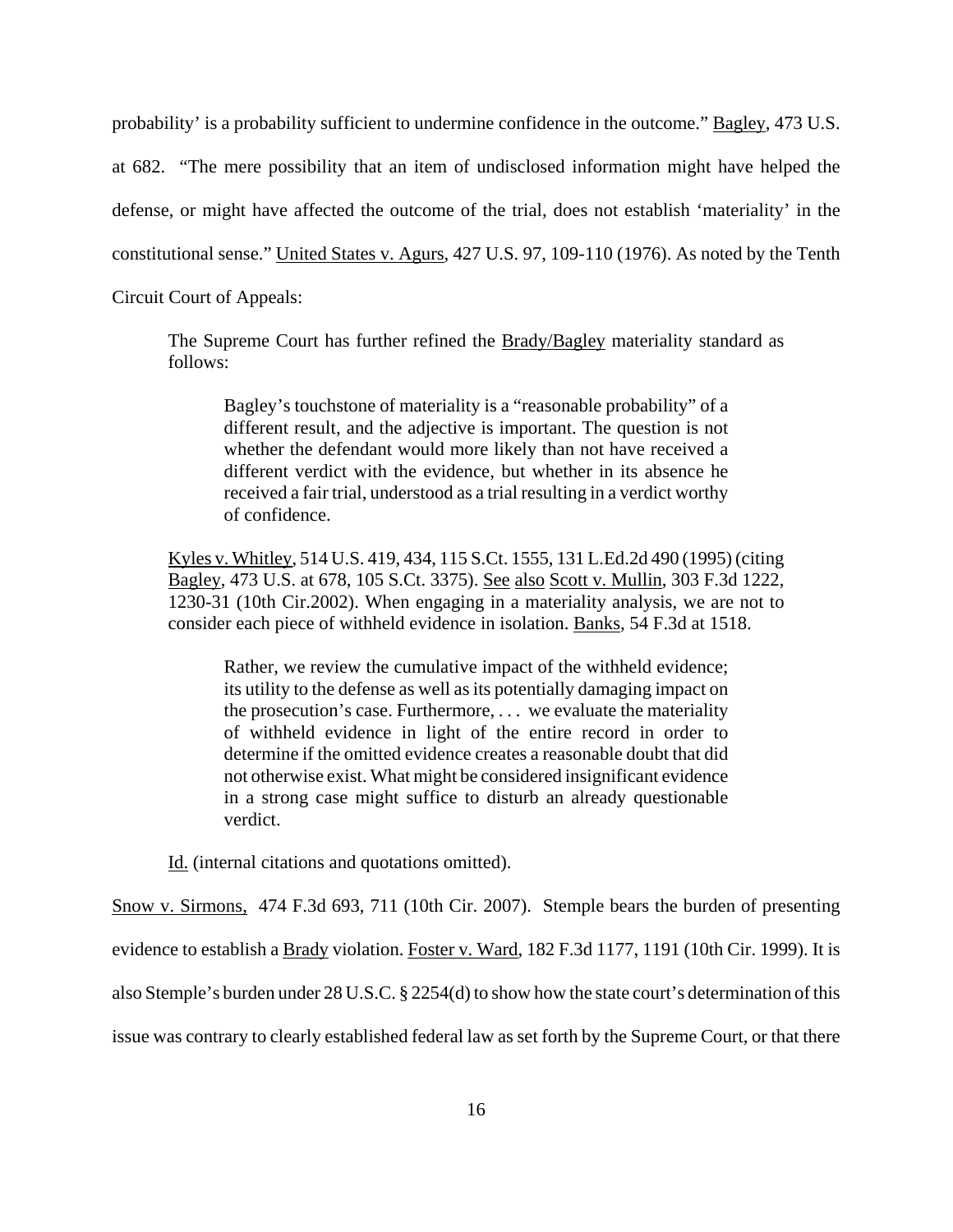was an unreasonable application of such law to the facts of this case. Stemple alleges the state's failure to disclose changes in Hunt's testimony violates **Brady** because his defense strategy was to attack Hunt's testimony and demonstrate that it could not be corroborated by the crime scene evidence. Thus, when Hunt changed his testimony about what occurred at the crime scene, defense counsel could no longer employ that strategy because the changed testimony more closely matched the crime scene evidence than Hunt's previous testimony at the preliminary hearing.

In this case, after reviewing the alleged "changed" testimony of witness Terry Hunt in light of the entire record, the Court concludes that the State's failure to advise Stemple of Hunt's "new" version of events does not create a reasonable probability that the verdict would have been different. Kyles, 514 U.S. at 434. Even if Stemple had been advised of Hunt's expanded testimony in advance, defense counsel's use of this information likely would not have created a reasonable doubt as to Stemple's guilt.

There is no question that there were discrepancies in Hunt's version of events as he initially told his story to police, later at the preliminary hearing, and finally when he testified at Stemple's trial. At one point during a bench conference, the prosecutor even admitted, "I don't know [if] anything coming out of this guy's mouth is going to be consistent." See Tr. Trans. Vol. IV at 691. Despite variations in the details of Hunt's story, however, certain important points remained constant. He consistently reported and testified that: (1) Stemple approached him about helping kill Trisha Stemple in exchange for \$25,000 - \$50,000; (2) Stemple directed Hunt to purchase a baseball bat to be wrapped in cellophane and used as the murder weapon; (3) Stemple chose the time and place for the attack on his wife; (4) Hunt drove the red pickup truck to the site on Highway 75 chosen by Stemple, left the hood up as if the vehicle were disabled, then hid on the side of the road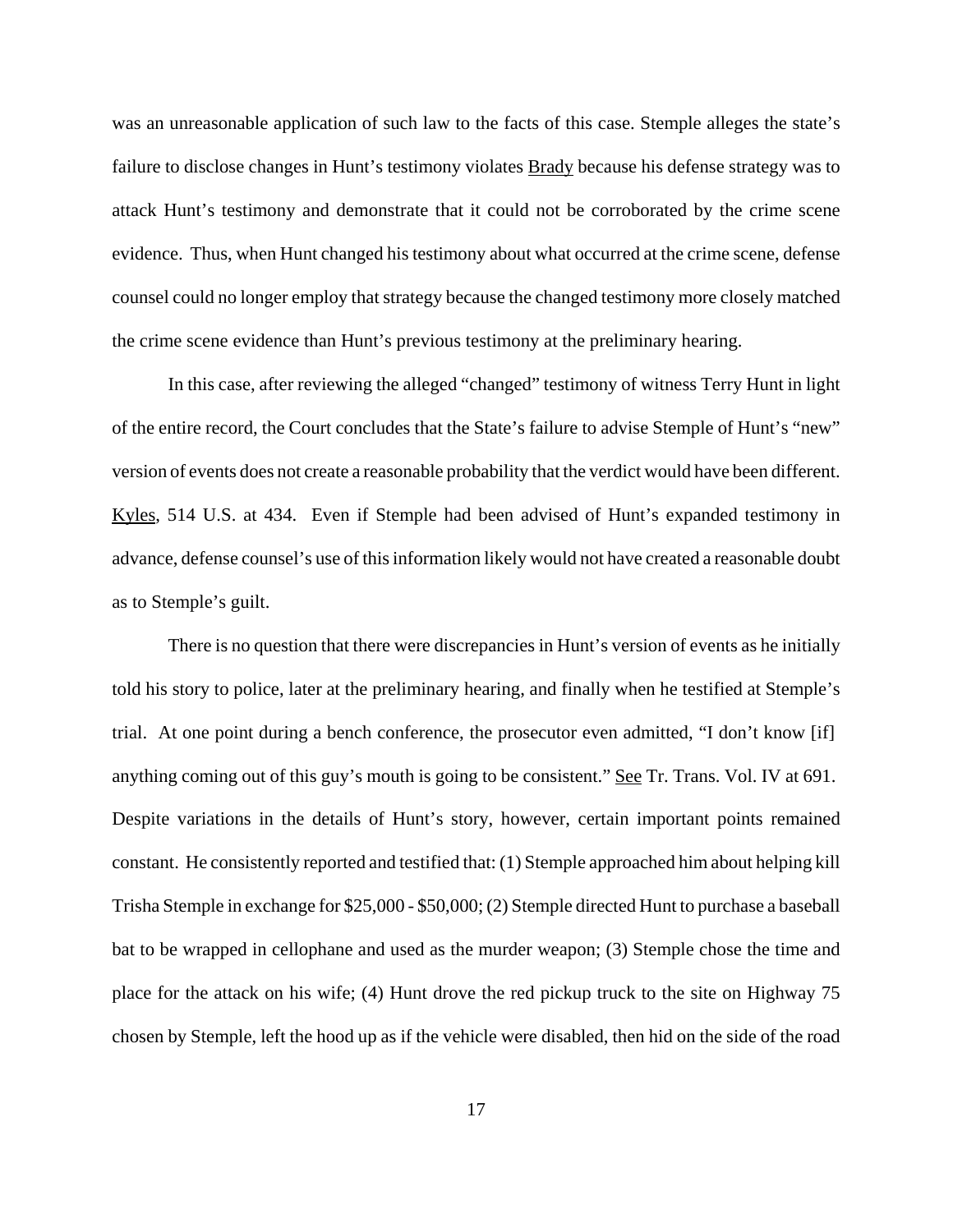until Stemple and his wife arrived; (5) Hunt dealt the initial blows with the baseball bat to the back of the victim's head; (6) Stemple delivered more blows to the victim with the bat; (7) the victim attempted to get up and crawl away even after she had been struck numerous times; (8) Stemple and Hunt tried to run over the victim's head but were unsuccessful; (9) after Stemple and Hunt left the victim for dead, they turned around and came back to find she was not yet dead so they ran over her with the truck; (10) Stemple drilled a hole in the tire of the car which he and the victim had driven to the scene, so that it would appear she had a flat tire; and (10) after the deadly assault on the victim, Hunt dropped Stemple off near his home in Jenks, then returned to his own home on Second Street in Tulsa. See Dkt. # 22, Ex. P; Trans. of Prelim. H'rg dated December 30, 1996, at 6-109; Tr. Trans. Vol. IV at 668-801.

As to Hunt's "new" testimony about running over the victim's chest, Stemple's trial counsel conducted the following cross-examination:

- Q: When you discussed this with the prosecutor, you say they didn't tell you what to say, they told you the areas in which they would be examining you, didn't they?
- A: Yeah, I believe so, that's what they said.
- Q: Told you what questions they were going to ask you, didn't they?
- A: They said what all exact certain topics that they were going to cover and --
- Q: Did they tell you there were difficulties between the crime scene and what you were testifying to as far as a huge puddle of blood out there that wouldn't fit in unless somebody's chest was run over or some serious injury was done with a car at that point?
- A: They didn't tell me about the blood. They asked me if I run over -- put the truck on her chest, and I told him yes, and then --
- Q: They asked you if you put the truck on her chest?
- A: They said that on the docket, the court docket, that it said that I had run over her, and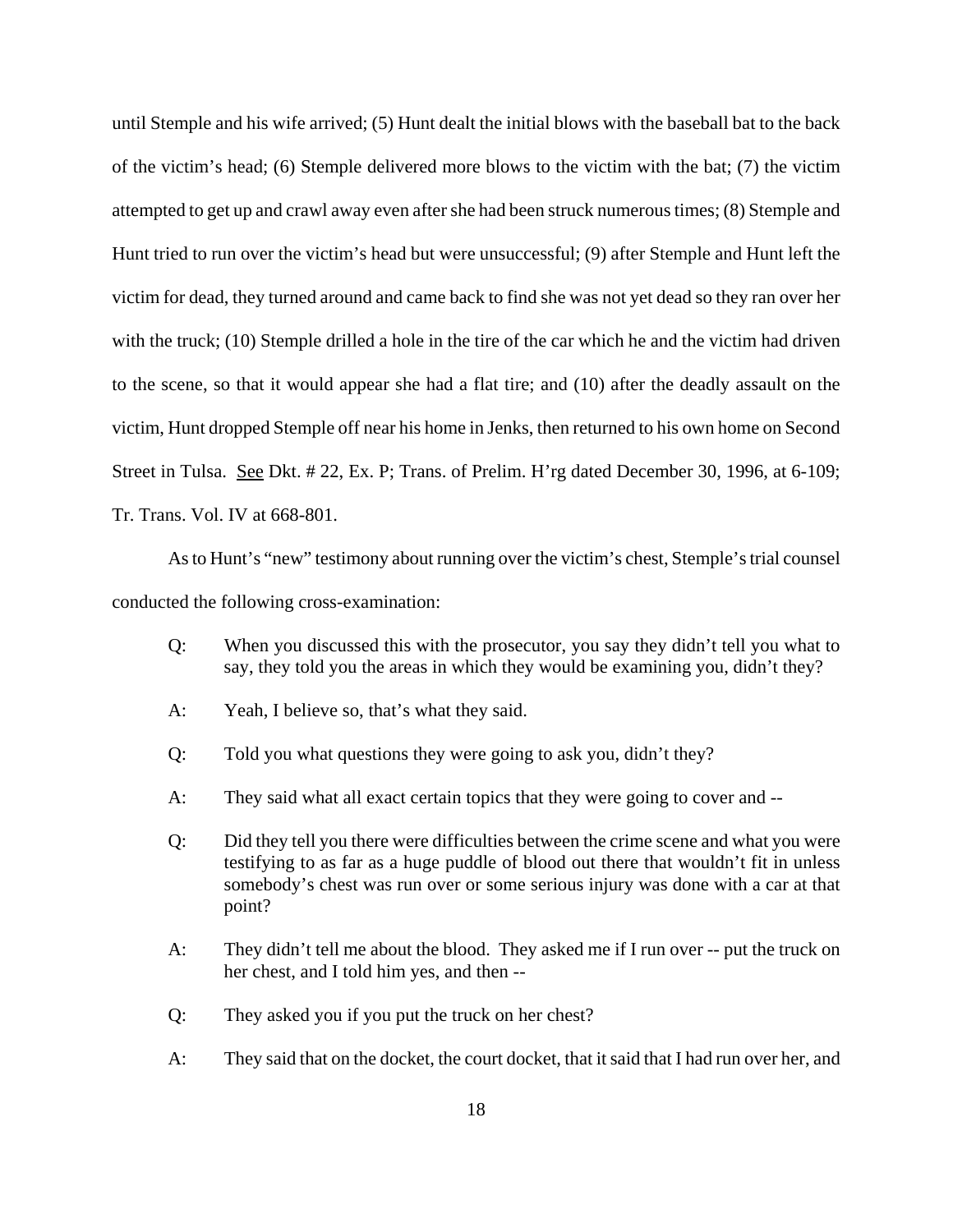I replied, yes, I did.

- Q: They said that on the court docket. What do you believe a court docket to mean, sir?
- A: I don't know, where the thing states of the charges I've been charged with, what they gave me when I first was arrested showing the charges that had been.
- Q: They told you that charges said that you had run over her chest?
- A: Yes, sir.
- Q: And though you never mentioned it in preliminary hearing, never mentioned it in a statement --
- A: I didn't read all of that and I didn't see it in there. They notified me of it.
- Q: And you agreed with it?
- A: No, I told them that I did.
- Q: Who would have provided that information to them if not you, sir?
- A: Who would have --
- Q: If they told you that the court docket said that you had run over her chest, who but you could have provided them that information, if you know?
- A: Who? Well, whoever told them -- I believe Nathaniel Helm.
- Q: Well, sir, how would Nathaniel Helm know you ran over her chest if he never talked to you about it, if all he knew about was a purported plan?
- A: Because that was part of the plan.
- Q: To run over her chest?
- A: Yes, sir.
- Q: Thank you, sir.

Tr. Trans. Vol. IV at 799-801. Further, Stemple's trial attorney spent a good portion of his closing argument challenging the credibility of various witnesses, including Terry Hunt, and pointing out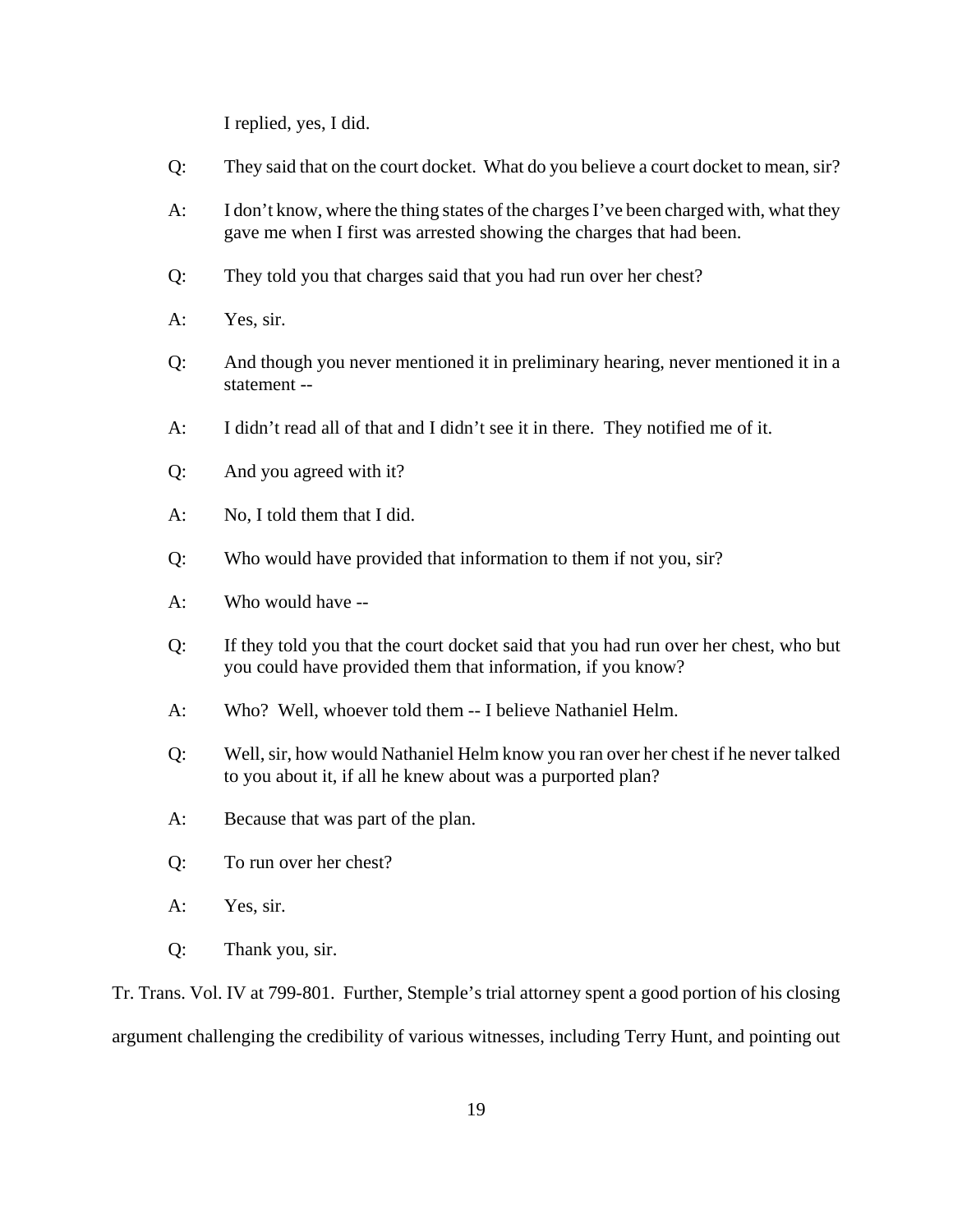the inconsistencies in their testimony. See Tr. Trans. Vol. X at 1944-85. Despite defense counsel's efforts, the jury ultimately concluded that Stemple was guilty of murdering his wife.

In deciding whether Stemple's guilty verdict was worthy of confidence, Kyles, 514 U.S. at 434, the Court considered the withheld information regarding Hunt's testimony in light of the entire record to determine if the omission created a reasonable doubt that did not otherwise exist. Snow, 474 F.3d at 711; Banks v. Reynolds, 54 F.3d 1508, 1518 (10th Cir. 1995). The State presented substantial evidence of Stemple's guilt and participation in the murder independent of Hunt's testimony. Much of the evidence corroborated various portions of Hunt's version of events.

Nathaniel Helm, friend of Terry Hunt, testified that on October 10, 1996, he and Hunt purchased a baseball bat and Saran Wrap to "help kill someone for like \$50,000." Tr. Trans. Vol. IV at 817-18. He also testified that 3 or 4 days later he accompanied Hunt to a specified location on Highway 75 when Stemple drove up in a black Nissan Maxima, got out of the car and told Hunt in a "loud, angry tone" that "the bitch can't make it." Id. at 818-23. Although at that point, Helm did not know who the intended victim of the murder was, he understood that they could not go through with the plan that night because "she was sick." Id. at 827-28. Helm testified further that a couple of weeks after the "initial try" Hunt told him they were going to try again the evening of October 24, 1996. Id. Helm decided not to accompany Hunt on this second attempt. Id. Finally, Helm testified that Hunt later told him that he and "Shaun" had "hit her with a baseball bat" numerous times, then ran over her with the truck because she was still alive. Id. at 833.

The medical examiner, Dr. Robert Hemphill, confirmed that the victim had multiple blunt injuries that were consistent with being hit by a bat. Tr. Trans. Vol. V at 1028-29.

An insurance agent, Ronald Archer, testified that he sold the Stemples life insurance policies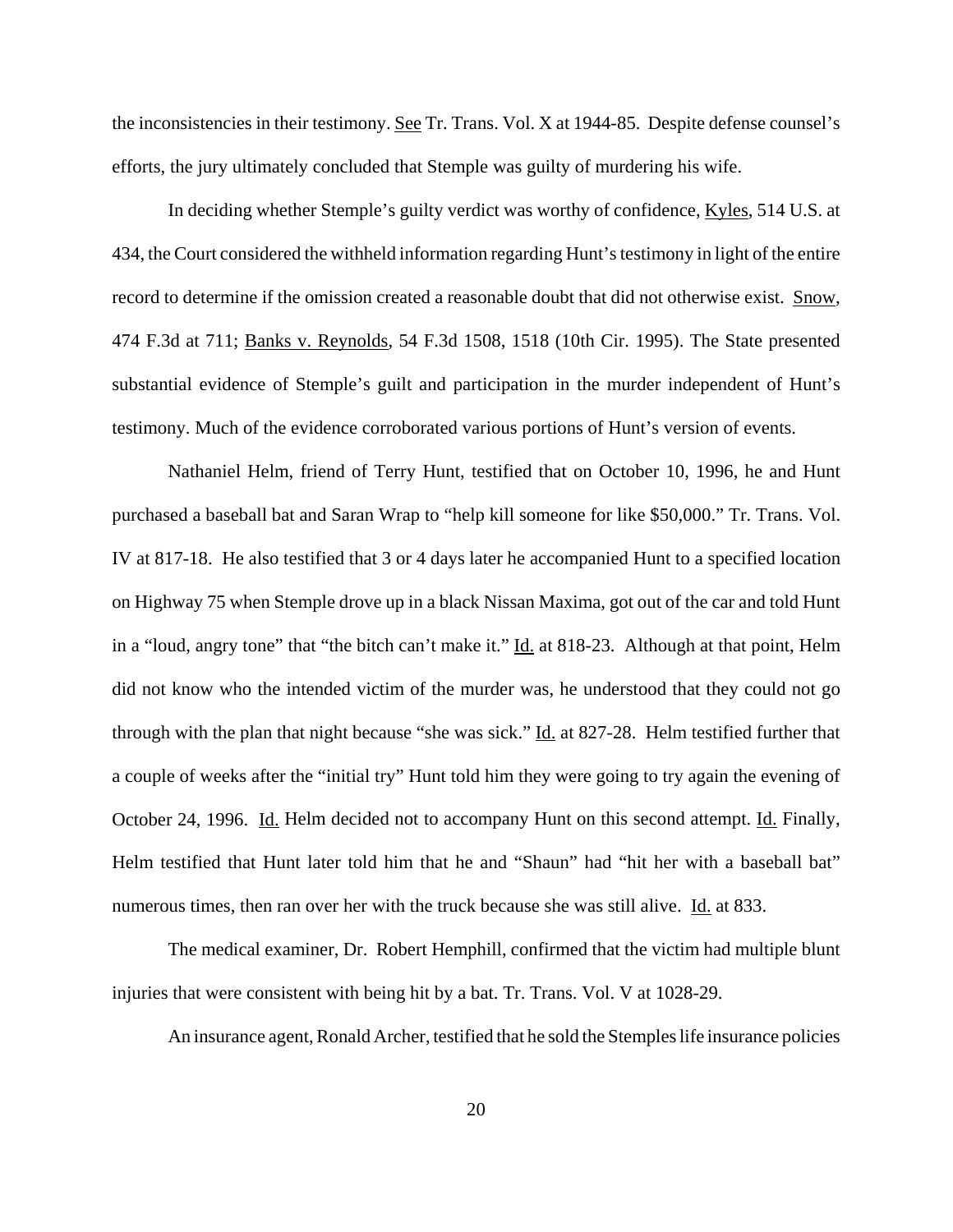which, among other things, insured the victim for \$600,000, and an additional \$350,000 in the event of an accidental death. Tr. Trans. Vol. VI at 1060. The Stemples applied for the insurance in the Fall of 1995. See State's trial exhibit No. 81 attached to Tr. Trans. Vol. VI.

Witness Rick Robertson, co-owner of Robertson Tire Company, testified that he examined the flat tire from the victim's car and concluded that it had not been driven on at all while it was flat. Tr. Trans. Vol. VI. at 1084. Witness, Carol Cox, a criminalist for the Tulsa police department, also examined the flat tire. She testified that the inside of the hole in the tire revealed spiral cuts.

Witness Chris Hockett testified that, while driving in the vicinity of the murder, he saw a white male standing beside a red truck at approximately 2:55 a.m. on the morning of the crime. Id. at 1111. He observed the red truck parked just behind a dark, subcompact car with a flat tire. Id.

Dani Wood, Terry Hunt's cousin, testified that she and Stemple began a sexual relationship sometime in 1995. Id. at 1141. She also testified that Stemple had told her he was unhappy with his wife because she "kept leaving him and the kids" and was "an unfit mother." Id. at 1140-41. Wood indicated that she had introduced Hunt to Stemple, and knew that they had spent some time together. Id. at 1142, 1146. Wood also testified that Stemple left her apartment around 10 p.m. the evening before the murder and did not sleep at her place that night. <u>Id.</u> at 1151.

Finally, the State presented evidence of multiple confessions and incriminating statements made by Stemple to his cellmates in the Tulsa County Jail while awaiting trial. Ramon Macon testified that Stemple told him "he wanted some people [Terry Hunt and Dani Wood] taken care of on the outside." Tr. Trans. Vol. VII at 1290. Stemple paid Macon \$1500 as a down payment to "take care of those witnesses." Id. at 1299. Stemple gave Macon a signed, handwritten confession, in which Stemple said: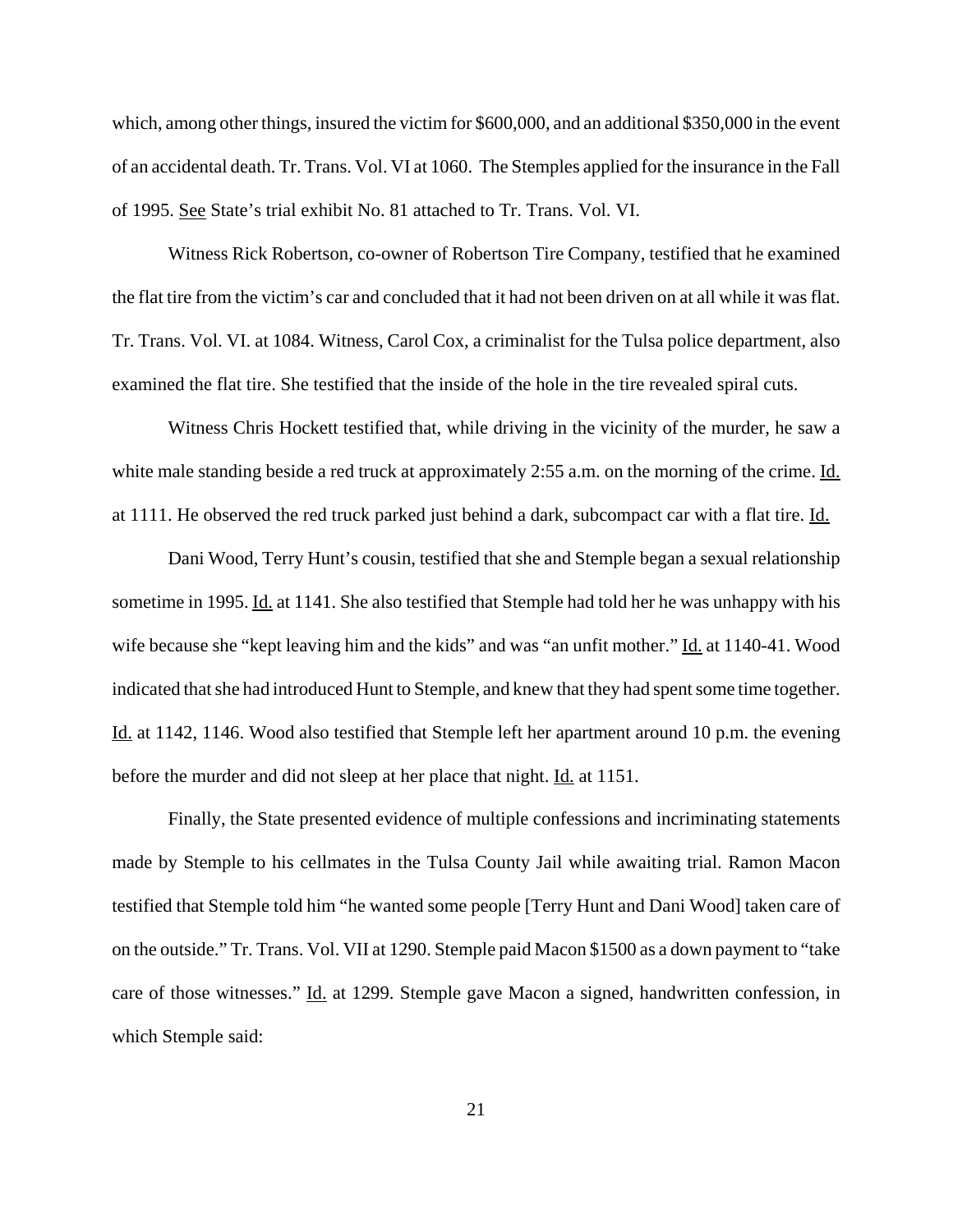I, Timothy Shaun Stemple, on the night my wife died had possession of the 1978 Ford pickup truck and did luer [sic] her out to the 8500 block of South Highway 75 and did with malice aforethought murder Trisha Stemple by means of running her over with aforementioned 1978 red Ford pickup truck. Terry Hunt and I beat her with a baseball bat and through [sic] her in front of the truck. I ran over her repeatedly. Then Terry took me home and I called 911. Terry Hunt who I was to pay \$25,000 dollars for the job was to take the truck out of state but he punked out and kept the vehicle in Tulsa until he was caught.

Id. at 1295-96; State's trial exhibit 88-A attached to Tr. Trans. Vol. VII. During his defense testimony, Stemple admitted writing the confession, but explained that he did so while under duress and in fear for his family's safety. Tr. Trans. Vol. IX at 1750, 1856-57. Macon testified that he suspected Stemple was a police officer, and asked Stemple to put everything down on paper to convince him otherwise. Tr. Trans. Vol. VII at 1292.

Cellmate William Campion testified that Stemple asked him if he knew "anybody that could take care of his girlfriend, Dani Wood, because she was the only one that could really put him in for life." Tr. Trans. Vol. VII at 1334. Stemple provided sample letters that he wanted Wood to rewrite and sign prior to her death to exonerate Stemple and pin Trisha Stemple's murder on Hunt and Helm. Id. at 1335; State's trial exhibits 89, 91 attached to Tr. Trans. Vol. VII.

Cellmate Herbert James Johnson testified that he developed a rapport with Stemple while housed in jail. He testified that Stemple eventually confided that he had "come up with a way to get rid of his wife" and "come up with a bunch of cash too." Id. at 1411. The description of the events of the murder, as told to Johnson by Stemple, corresponded to Hunt's version.

The State produced various other writings, including, but not limited to, a detailed map of the crime scene (State's trial Ex. 88-A), instructions on how to coax Hunt into writing a letter exonerating Stemple (State's trial Ex. 88-C), and a description of Dani Wood's living habits (State's trial Ex. 90) for use by the person who was supposed to "take care of her." Stemple admitted that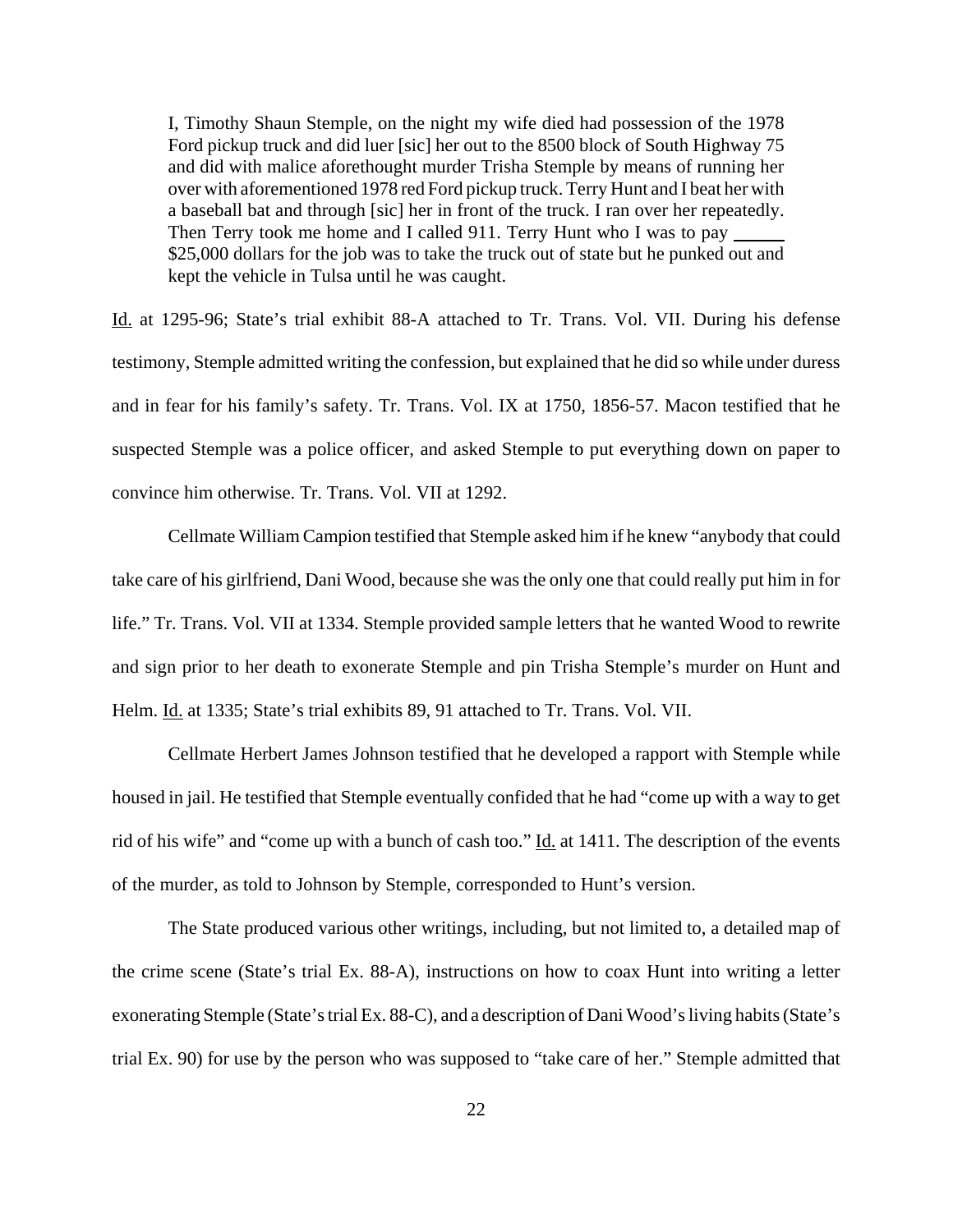he wrote the documents, but testified that he did so under duress or for the purpose of trying to figure out what exactly happened the night of the murder. Tr. Trans. Vol. IX at 1750, 1856-57.

Upon consideration of all the evidence, the Court finds that the challenged testimony by Hunt was immaterial to the jury's finding of guilt. Further, when viewed in light of the entire evidence presented at trial, nothing in Hunt's expanded testimony would have been material to the jury's assessment and recommendation of punishment in the second stage. See Cone v. Bell, -- U.S. --, 129 S.Ct. 1769 (2009). Having failed to provide any argument or authority which satisfies his burden under AEDPA, Stemple is not entitled to habeas relief on his ground one **Brady** claim.

### *Giglio and Donnelly claims*

The brief and unsupported references to constitutional violations under Giglio<sup>8</sup> and Donnelly in Stemple's first ground were not presented to the OCCA, and are technically unexhausted. Federal courts generally should dismiss habeas petitions containing unexhausted claims. Rose v. Lundy, 455 U.S. 509, 510 (1982). Nonetheless, this Court may "deny relief on the merits of a claim even if that claim has not been exhausted in state court." Spears v. Mullin, 343 F.3d 1215, 1234 (10th Cir. 2003); 28 U.S.C. § 2254(b)(2). Interests of comity and federalism underlie this principle, as well as avoiding litigation in state courts. Hoxsie v. Kerby, 108 F.3d 1239, 1242 (10th Cir. 1997) (citing Granberry v. Greer, 481 U.S. 129, 134 (1987)). In this case, the Court finds that the unexhausted portions of Stemple's first ground for relief should be denied on the merits. 28 U.S.C. § 2254(b)(2).

Stemple's only reference to the **Giglio** case is found in the conclusion to his ground one

<sup>&</sup>lt;sup>8</sup> The **Giglio** court reaffirmed a long-standing rule that "deliberate deception of a court and jurors by the presentation of known false evidence is incompatible with 'rudimentary demands of justice.'" Giglio, 405 U.S. at 766 (citing Mooney v. Holohan, 294 U.S. 103 (1935); Pyle v. Kansas, 317 U.S. 213 (1942)).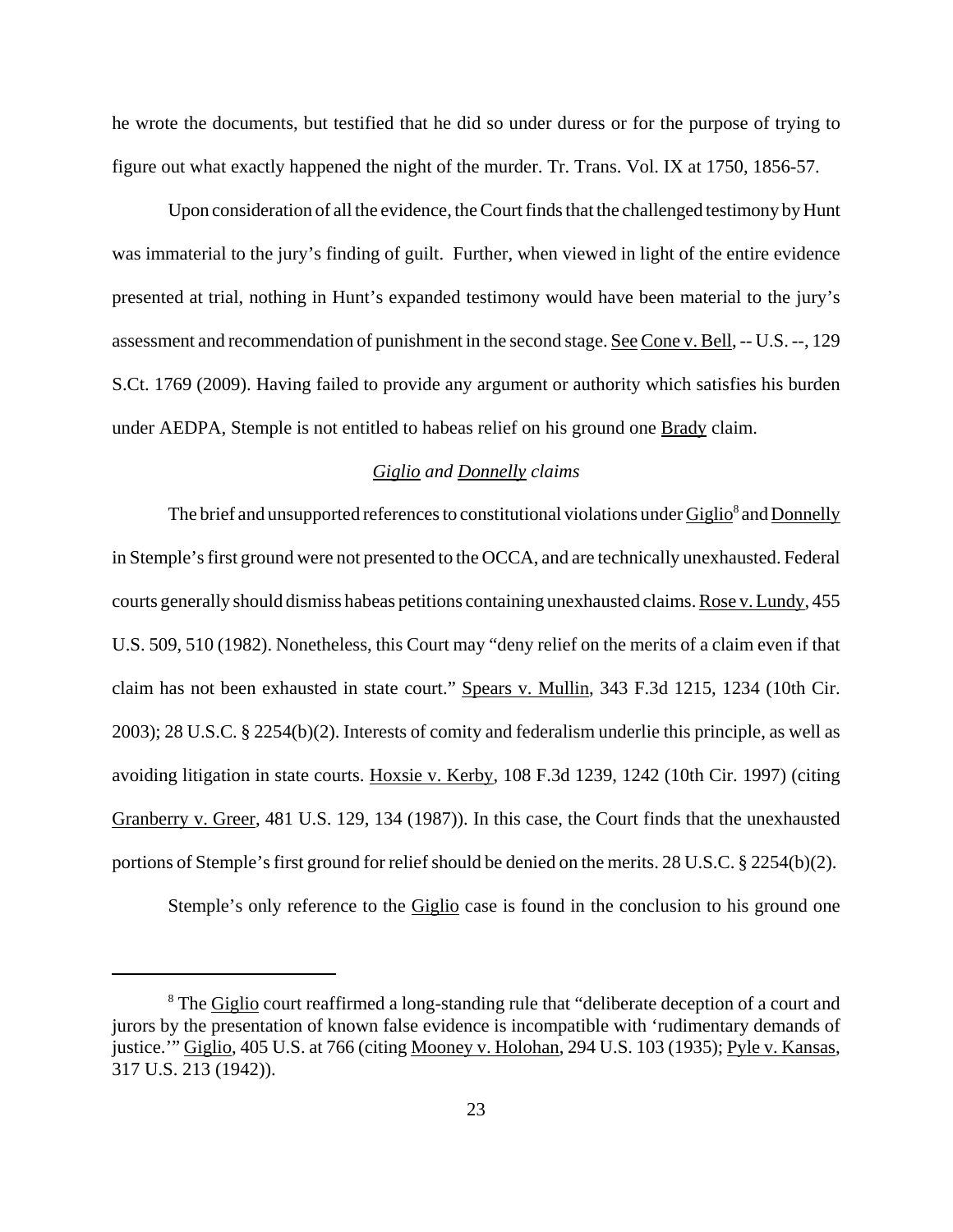claim, where he states:

The prosecutors in Stemple's case had a constitutional obligation to divulge to the defense information concerning the credibility of its star witness, Terry Hunt, and the significant addition of material fact to his testimony. Brady v. Maryland, 373 U.S. 83 (1963); Giglio v. United States, 405 U.S. 150 (1972).

See Dkt. # 21 at 265. He does not provide any further argument or discussion beyond this cursory mention of the case. This Court will not craft Stemple's legal theories for him. His perfunctory mention of the Giglio case is insufficient to convince this Court that a constitutional violation occurred.

Likewise, Stemple has failed to convince the Court that the fundamental fairness of his trial was undermined as proscribed in Donnelly. This Court finds that the prosecutor's failure to advise defense counsel of the changes in Hunt's testimony did not make Stemple's trial "so fundamentally unfair as to deny him due process." Donnelly, 416 U.S. at 645. See also Agurs, 427 U.S. at 108.

### *Ineffective assistance of counsel*

Finally, Stemple asserts at the end of his ground one argument that, "[t]o the extent that the prosecutors in this case engaged in trial by stealth and presented a significantly different case than defense counsel was lead to believe, Stemple was deprived by the State of the effective assistance of trial counsel pursuant to Strickland v. Washington, 466 U.S. 668 (1984)." Dkt. # 21 at 265. This allegation fails to state a claim. Stemple has presented no case law to support a claim of ineffective assistance where the prosecution's conduct allegedly caused the deficient performance, and the Court is aware of none. The clearly established Supreme Court law on the issue of ineffective assistance of counsel is set forth in Strickland, and requires the Court to examine the conduct of the petitioner's lawyer, not the conduct of the prosecutor. <u>See Strickland</u>, 466 U.S. at 687. Absent any authority that permits an ineffective assistance claim where the prosecution caused the deficient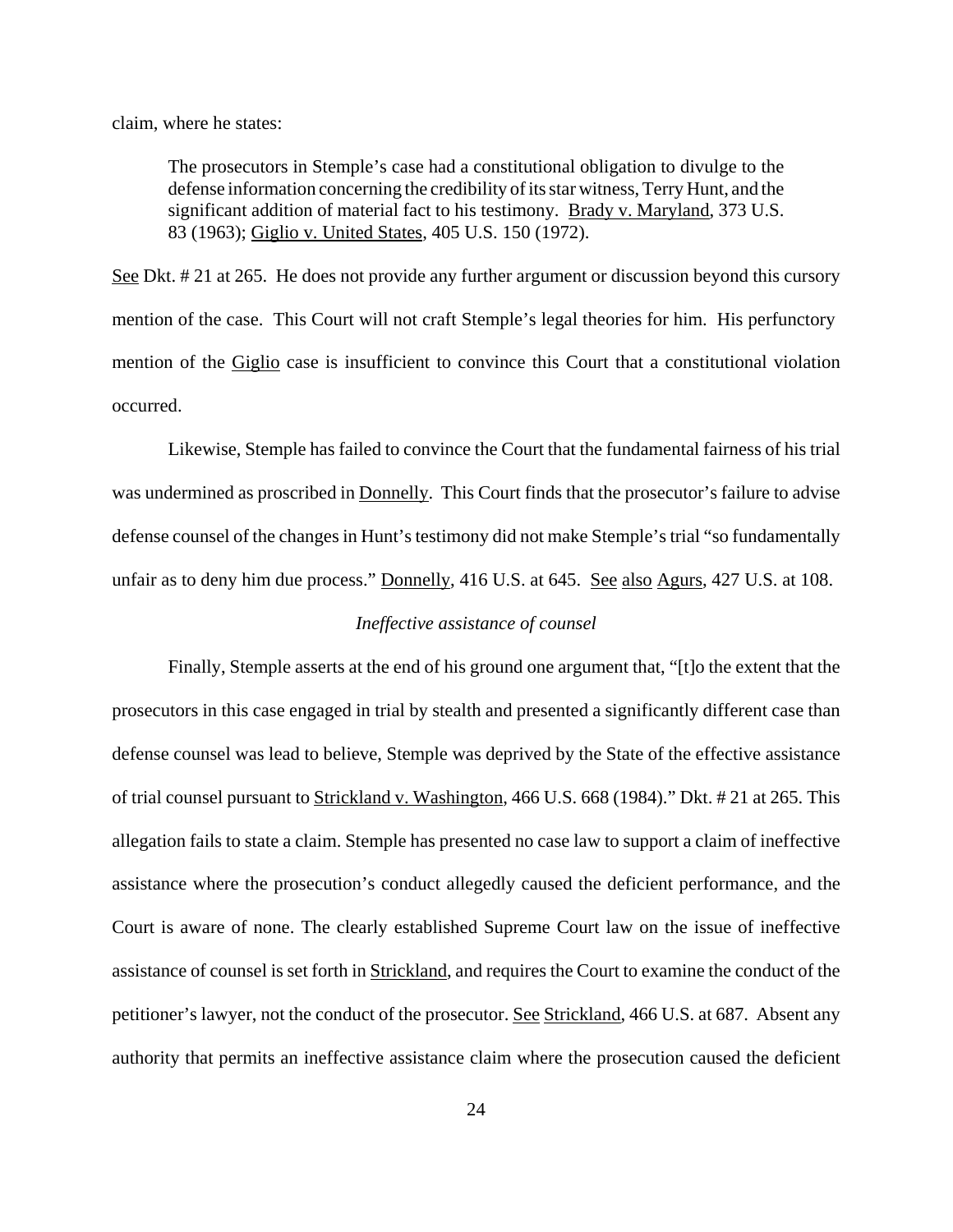performance, the Court finds that Stemple has failed to present a colorable claim of ineffective assistance of counsel in ground one. This allegation will be denied.

#### *Conclusion*

 Stemple's jury was presented with both physical evidence and the testimony of numerous witnesses, including Stemple, before concluding that Stemple murdered his wife. See United States v. Scheffer, 523 U.S. 303, 313 (1998) ("A fundamental premise of our criminal trial system is that the *jury* is the lie detector. Determining the weight and credibility of witness testimony, therefore, has long been held to be the part of every case that belongs to the jury. . . ." (quotations omitted)). Although Stemple vigorously contests the veracity of the State's witnesses and urges this Court to accept his own version of the "truth," that is not the function of this Court in a habeas proceeding. "The Anglo-Saxon tradition of criminal justice, embodied in the United States Constitution and in federal statutes, makes jurors the judges of the credibility of testimony offered by witnesses. It is for them, generally, and not for appellate courts, to say that a particular witness spoke the truth or fabricated a cock-and-bull story." United States v. Bailey, 444 U.S. 394, 414-15 (1980).

The OCCA affirmed Stemple's murder conviction. It is Stemple's burden under 28 U.S.C. § 2254(d) to show how the state court's determination of his ground one claim was contrary to clearly established federal law as set forth by the Supreme Court or that there was an unreasonable application of Supreme Court law to the facts of this case. To the extent Stemple's ground one claim is exhausted, he has failed to convince this Court that the state court's decision was contrary to or involved an unreasonable application of clearly established federal law, or was based on an unreasonable determination of the facts. 28 U.S.C. § 2254(d)(1)(2). His conclusory claims relying on Giglio and Donnelley are without merit, and his assertion of ineffective assistance of counsel fails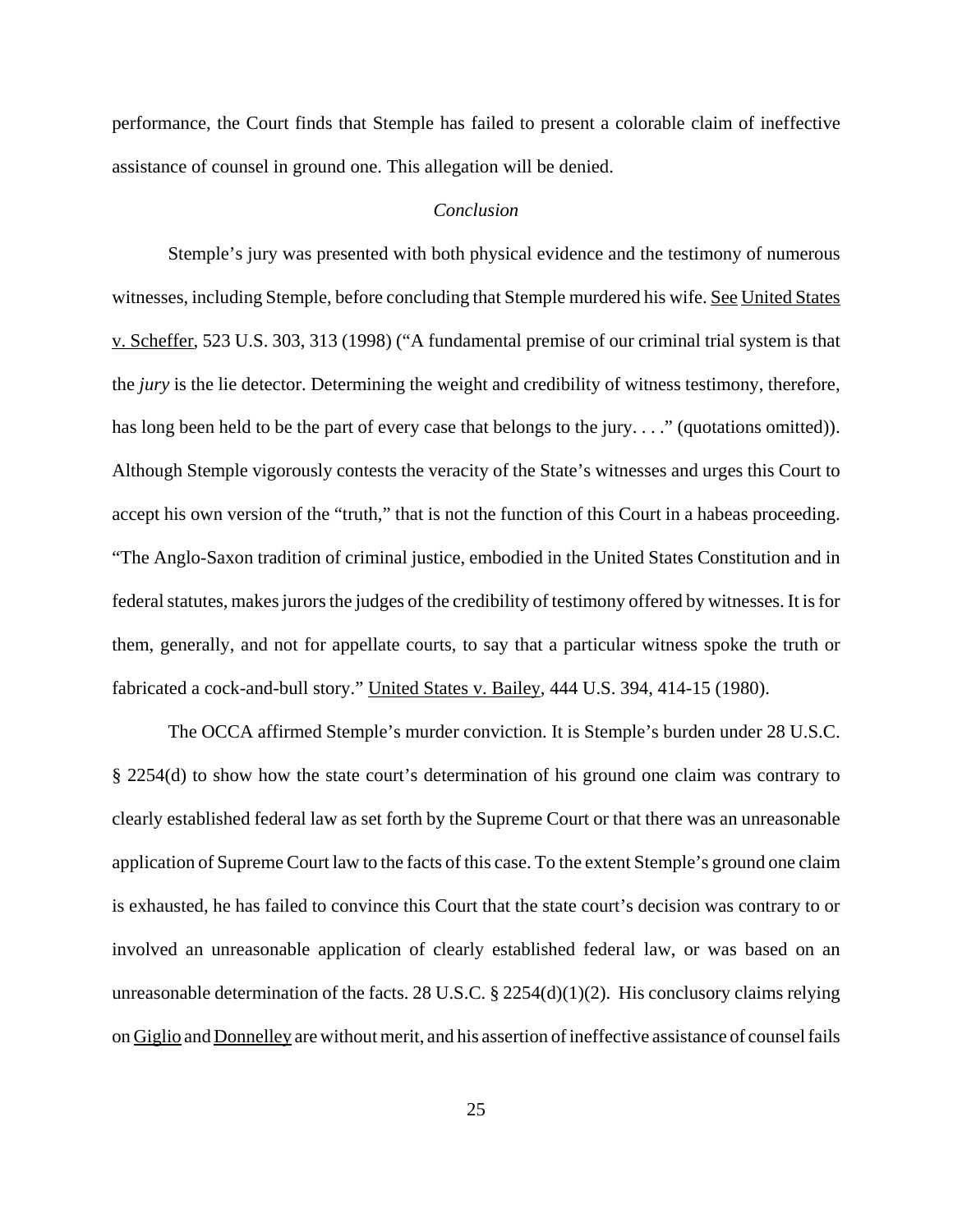to state a claim. Having failed to satisfy his burdens under AEDPA, Stemple is not entitled to habeas corpus relief on his ground one claim.

### **II. Stemple's videotaped interview with police**

In his second proposition of error, Stemple claims that the introduction at trial of his videotaped interview with police violated his rights guaranteed by the Fifth Amendment. See State's trial exhibit 87. The videotaped interview ended when Stemple announced unequivocally that he was going to get an attorney. Stemple also alleges that his trial attorney was constitutionally ineffective for failing to object to the prosecution's comments and cross-examination questions regarding the videotaped interview. Stemple raised these constitutional issues on direct appeal. The OCCA denied relief. Stemple, 994 P.2d at 68-69. Stemple contends that the OCCA's ruling was an unreasonable application of Supreme Court law. See Dkt. # 21 at 275, 276-77.

The Fifth Amendment provides that no person shall be compelled in any criminal case to be a witness against himself. In Miranda v. Arizona, 384 U.S. 436 (1966), the Supreme Court concluded that "without proper safeguards the process of in-custody interrogation of persons suspected or accused of crime contains inherently compelling pressures which work to undermine the individual's will to resist and to compel him to speak where he would not otherwise do so freely." Id. at 467. In Davis v. United States, 512 U.S. 452 (1994), the Supreme Court held that a request for counsel must not be "ambiguous or equivocal." Id. at 459. The Davis Court considered whether the statement "Maybe I should talk to a lawyer" was an ambiguous request for an attorney. The Supreme Court stated that "if a suspect makes a reference to an attorney that is ambiguous or equivocal in that a reasonable officer in light of the circumstances would have understood only that the suspect might be invoking the right to counsel, our precedents do not require the cessation of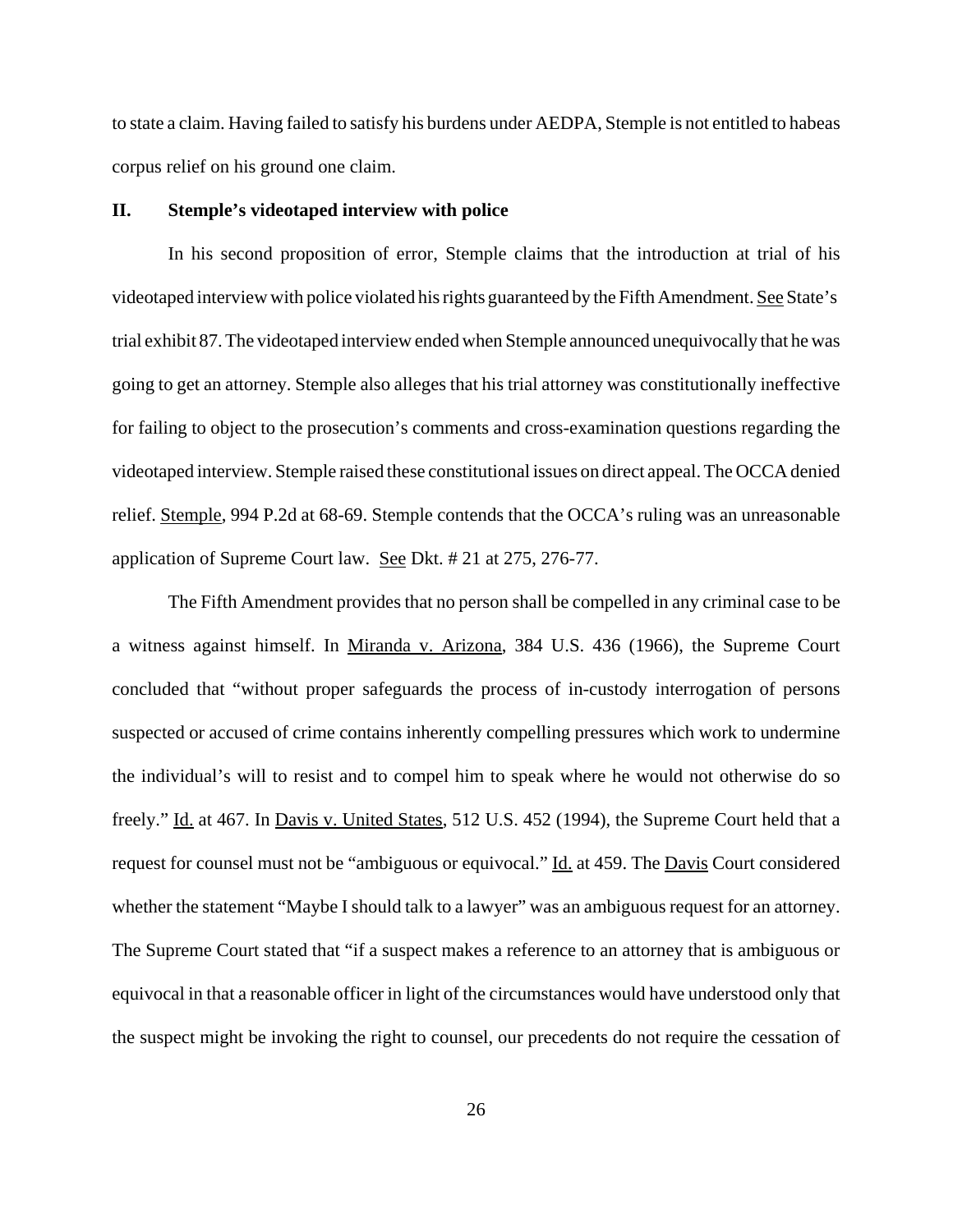questioning." Id.

In the brief interview shown on the videotape (State's trial exhibit 87), Stemple made three references to getting an attorney. Near the beginning of the interview, and before he had been read his Miranda rights, Stemple said "I feel as though I should have an attorney." He continued talking and expressed concern about "how it looks" because of the life insurance policy on his wife, his extramarital affair, his ownership of a red truck, and an acknowledgment that he was at the crime scene. Relying on Davis, the OCCA found:

The portion of the tape, before Stemple was the read the *Miranda* warning, was admissible. Stemple did not unequivocally invoke his rights. Therefore, questioning did not need to cease.

Stemple, 994 P.2d at 61. After watching the videotape, the Court agrees with the OCCA that this first statement regarding an attorney was ambiguous and equivocal, and the interrogating officer was not required to cease the interview at that point. Stemple's statement that he felt as though he should have an attorney was ambiguous as in Davis. Whether a statement constitutes an unequivocal request for counsel under Davis is a question of law. Valdez v. Ward, 219 F.3d 1222, 1232 (10th Cir. 2000). The OCCA correctly cited **Davis**, and applied its holding when reviewing this claim.

After being read his Miranda rights, Stemple made a second reference to getting an attorney by saying, "I better get an attorney." Even if the second reference is deemed to have been an unambiguous and unequivocal invocation of his right to counsel, Stemple reinitiated communication with police by continuing to talk. He asked if he was being arrested, if he could make an appointment to come back with his attorney that same day, and reaffirmed that he wanted to help. Upon invoking a right to counsel, a defendant is not subject to further interrogation until counsel is available unless he "himself initiated further communication, exchanges, or conversations with the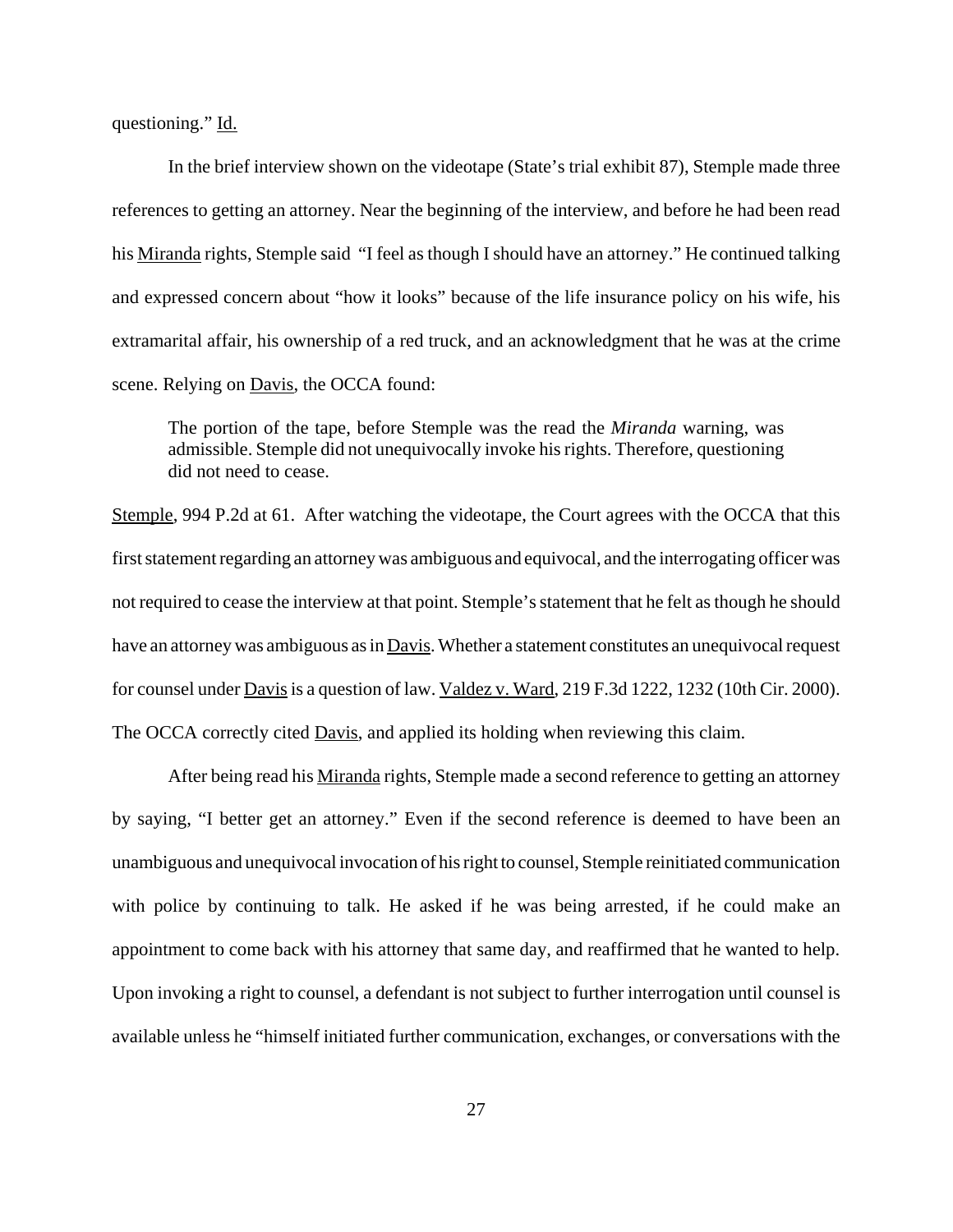police." Edwards v. Arizona, 451 U.S. 477, 484-85 (1981). If the police initiate subsequent contact without the presence of counsel, his statements will be presumed involuntary. See McNeill v. Wisconsin, 501 U.S. 171, 177 (1991). In this case, Stemple kept talking after he said he "better get an attorney," without initiation of subsequent contact by police. Thus, the few statements he made thereafter were not subject to suppression on the ground that they were made in violation of his constitutional rights.

In response to Stemple's inquiry whether he was being arrested, the police officer advised him that he was not. At this point the officer commented that "You know what happened," and Stemple replied, "I do." Stemple then stated, "I'm gonna get an attorney," and the interview ended. Stemple's last statement, "I'm gonna get an attorney," is unequivocal and the interrogating officer ceased questioning as required under Davis. Based upon a review of the videotape, the Court concludes that all of Stemple's comments, questions, and responses were made prior to his unequivocal statement that he was going to get an attorney.

Stemple has failed to rebut, by clear and convincing evidence, the presumption of correctness afforded the state court's factual finding that his references to an attorney made before his Miranda rights were explained were ambiguous and equivocal. Further, the OCCA's application of Davis was not contrary to, nor an unreasonable application of, clearly established Supreme Court precedent. Stemple has not demonstrated he is entitled to habeas corpus relief on the ground that the videotape was improperly admitted as evidence before the jury.

Stemple next claims that his trial attorney provided constitutionally ineffective assistance in failing to object to the admission of the videotape and in failing to object to the prosecutor's use of Stemple's comments on the videotape in his arguments before the jury. In evaluating a claim of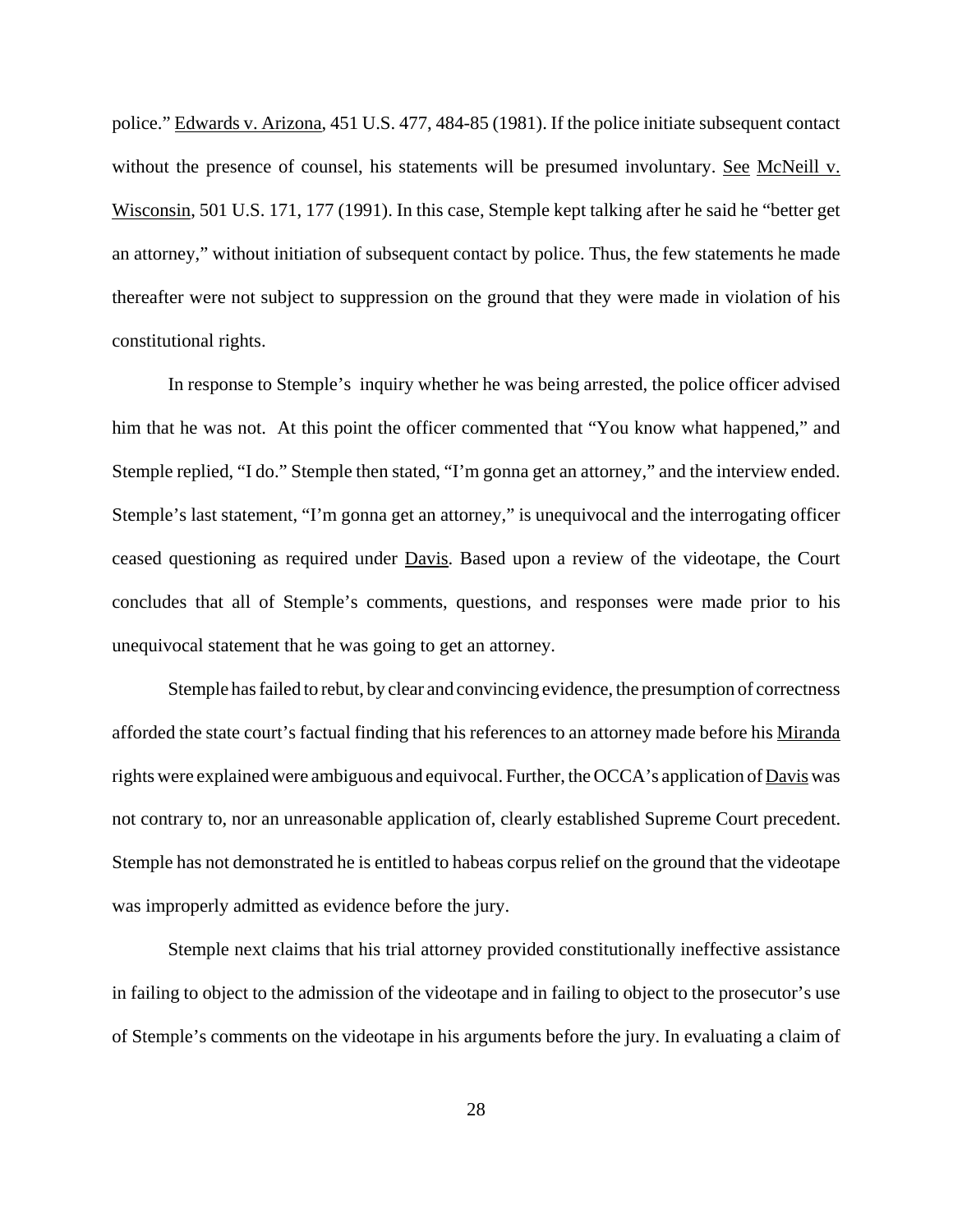ineffective assistance of counsel, this Court applies the familiar two-pronged standard established in Strickland v. Washington, 466 U.S. 668 (1984). See United States v. Cook, 45 F.3d 388, 392 (10th Cir. 1995). To establish ineffective assistance of counsel a petitioner must show that his counsel's performance was deficient and that the deficient performance was prejudicial. Strickland, 466 U.S. at 687; Osborn v. Shillinger, 997 F.2d 1324, 1328 (10th Cir. 1993). A petitioner can establish the first prong by showing that counsel performed below the level expected from a reasonably competent attorney in criminal cases. Strickland, 466 U.S. at 687-88. There is a "strong presumption that counsel's conduct falls within the range of reasonable professional assistance." Id. at 688. In making this determination, a court must "judge . . . [a] counsel's challenged conduct on the facts of the particular case, viewed as of the time of counsel's conduct." Id. at 690. Moreover, review of counsel's performance must be highly deferential. "[I]t is all too easy for a court, examining counsel's defense after it has proved unsuccessful, to conclude that a particular act or omission of counsel was unreasonable." Id. at 689. To establish the second prong, a defendant must show that this deficient performance prejudiced the defense, to the extent that "there is a reasonable probability that, but for counsel's unprofessional errors, the result of the proceeding would have been different. A reasonable probability is a probability sufficient to undermine confidence in the outcome." Id. at 694; see also Sallahdin v. Gibson, 275 F.3d 1211, 1235 (10th Cir. 2002); Boyd v. Ward, 179 F.3d 904, 914 (10th Cir. 1999).

Insofar as Stemple contends his counsel was ineffective for failing to object $^9$  to the admission of the videotape, the Court finds the claim is without merit because the videotape was admissible

<sup>&</sup>lt;sup>9</sup> Although defense counsel did not specifically object to the admission of the videotape, the trial judge asked if he wanted "an exception" after ruling that the evidence was allowed. See Tr. Trans. Vol. VII at 1281. The attorney responded in the affirmative. Id.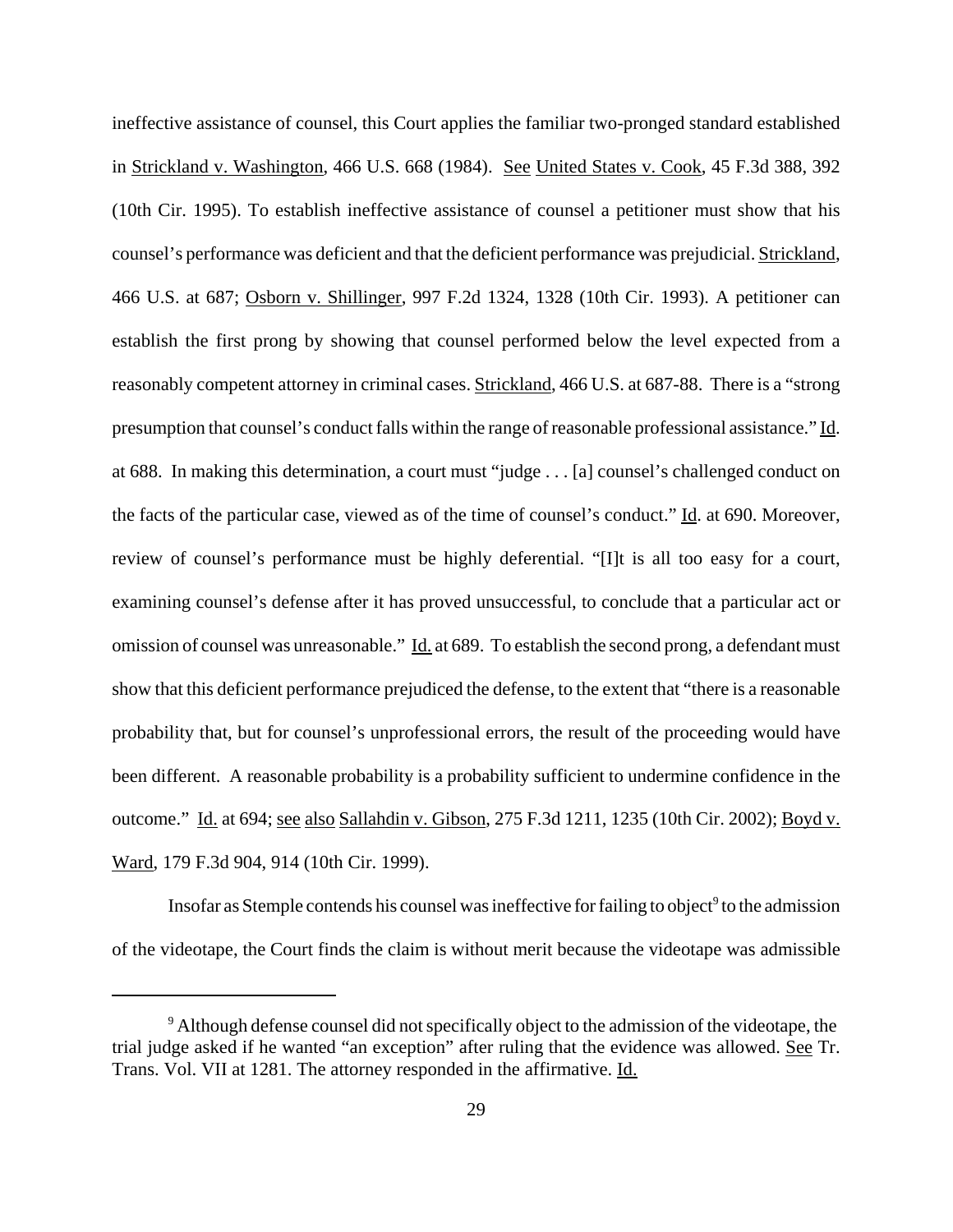under constitutional standards as discussed above. His assertion that trial counsel failed to object to the prosecution's use of the videotape evidence in closing argument requires additional analysis. The OCCA found that counsel's failure to raise the objection in closing argument "did not rise to the level of deficient performance, as the comments were properly based on admissible evidence." Stemple, 994 P.2d at 72. The Court agrees.

In this case, the focus of the prosecutor's comments was on the substance of Stemple's statements during the interview. During the State's case in chief, the prosecutor introduced the videotape as State's exhibit 87 through the testimony of Detective Fred Parke. See Tr. Trans. Vol. VII at 1280. The tape was played for the jury. Id. at 1281. During cross-examination of Stemple, the prosecutor asked him why he made the following statements during the taped interview:

Q: Do you remember the statement, by you: "I know how bad this looks on me so my fear is that you guys -- you guys are, inaudible, I think you're here to prove I did it, not to find out, inaudible, and I know you're saying not, but that is my fear. And, inaudible, question that I answer I'm gonna be choosy about it and of course it's going to make me look worse because we have a large insurance policy and because I'm having an affair, motive, motive, whatever, okay. Ahh, because you guys saw a red truck, or somebody saw a red truck or whatever and I used to have a red truck, I'm the asshole. I'm the bad guy, okay. I was out there that night. People have seen me, so I was there, or close to it. Right? So from Shaun's standpoint, I'm the one, oh, my God, I'm dead. Okay?"

Do you remember making that statement?

A: I sure do.

Tr. Trans. Vol. IX at 1829-30. Stemple then went on to explain why he made some of those statements during the interview. He now complains that the questions "illustrate the prosecutor's unconstitutional and exploitation of Stemple's exercise of his constitutional rights." See Dkt. #21 at 271. Stemple also objects to the following references to the videotape made by the prosecutor during closing argument: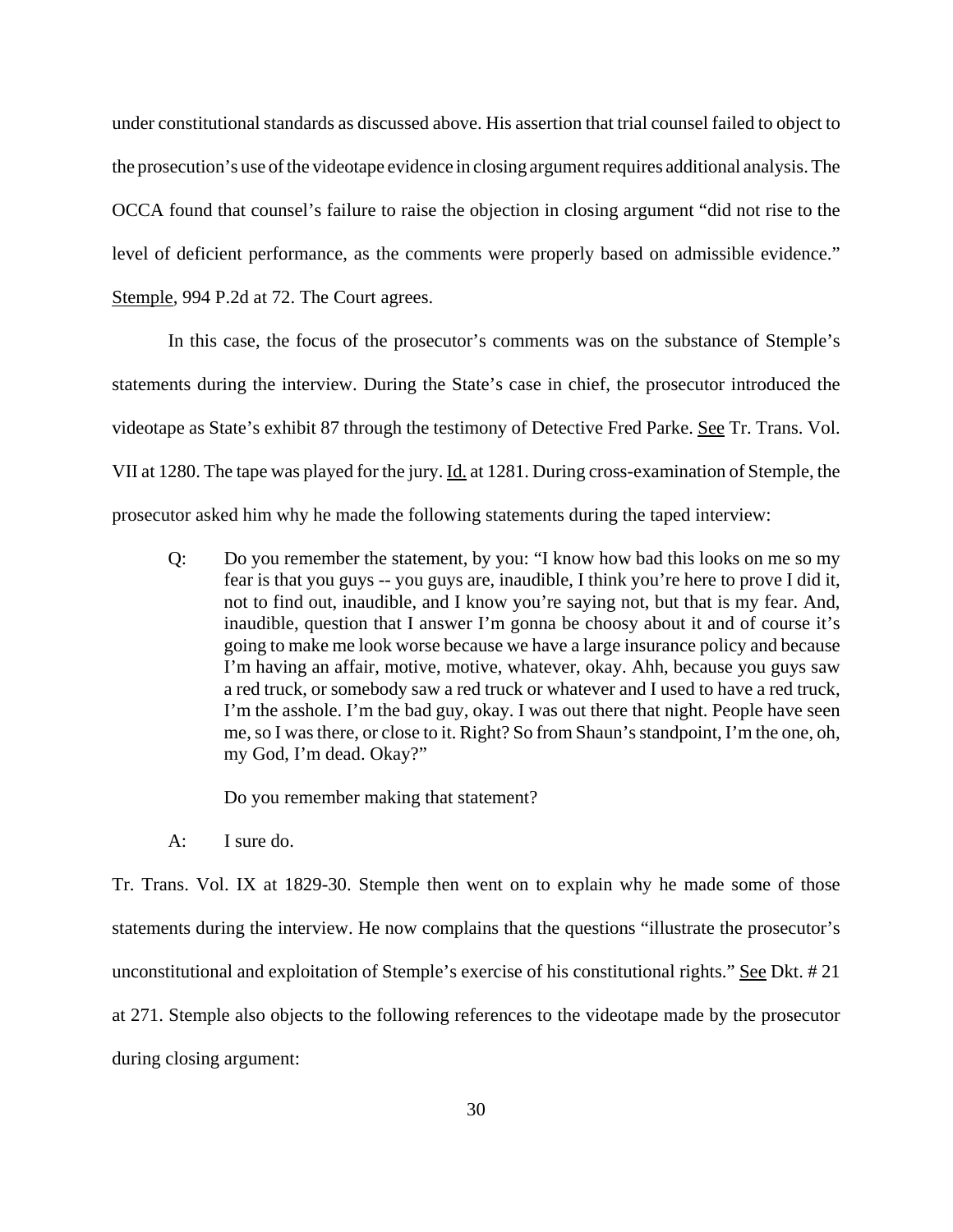You look at his statements, the statements of this defendant, . . . to Fred Parke, to the police, to the written statement he made. Look at those statements. They're all inconsistent. Don't you think that you would remember what you were doing at the particular time your wife is killed?

Human nature, ladies and gentlemen. He was trying to hide something. He was making it up as he went along. That was one thing in his plan he didn't think about, the details. He didn't have answers for those questions. You look at the statement that he made to Fred Parke and it's on this tape right here. You watch this tape. It's interesting about these tapes -- put that right up here because that's a piece of evidence you saw. What's interesting about a tape is there's no credibility problem. There's no memory problem. There's no bias. There's no bias.

You can watch that tape, and if you watch the tape, if you take that statement alone discard everything else, what's he say? "We have a large insurance policy and because I was having an affair. Because I was having an affair. Motive, motive. Whatever, okay." That's what he says. That was his motive. "Because you guys saw a red truck or somebody saw a red truck." How does he know that? "I was out there that night." He says that to Fred Parke on that tape. "I'm the one, oh my god, I'm dead." He admits it all to you on tape. Discard everything else. That's enough to convict him.

Tr. Trans. Vol. X at 1992-94.

Stemple asserts that it was improper for the prosecutor to comment on his videotaped statements because he had invoked his right to counsel. For the reasons set forth above, this Court has determined that the testimony Stemple gave during the videotaped interview was admissible. The prosecutor could, therefore, fairly comment on this evidence in closing argument. See United States v. Nelson, 450 F.3d 1201, 1213 (10th Cir. 2006) (citing United States v. Espinosa, 771 F.2d 1382 (10th Cir. 1985)). As in Nelson and Espinosa, the prosecutor construed Stemple's words as an admission of his guilt. Thus, the prosecutor's comments on the evidence were proper. Id. Because the prosecutor's comments were proper, Stemple's trial counsel was not constitutionally ineffective for failing to object to the comments.

Having failed to demonstrate that the OCCA's decision was an unreasonable application of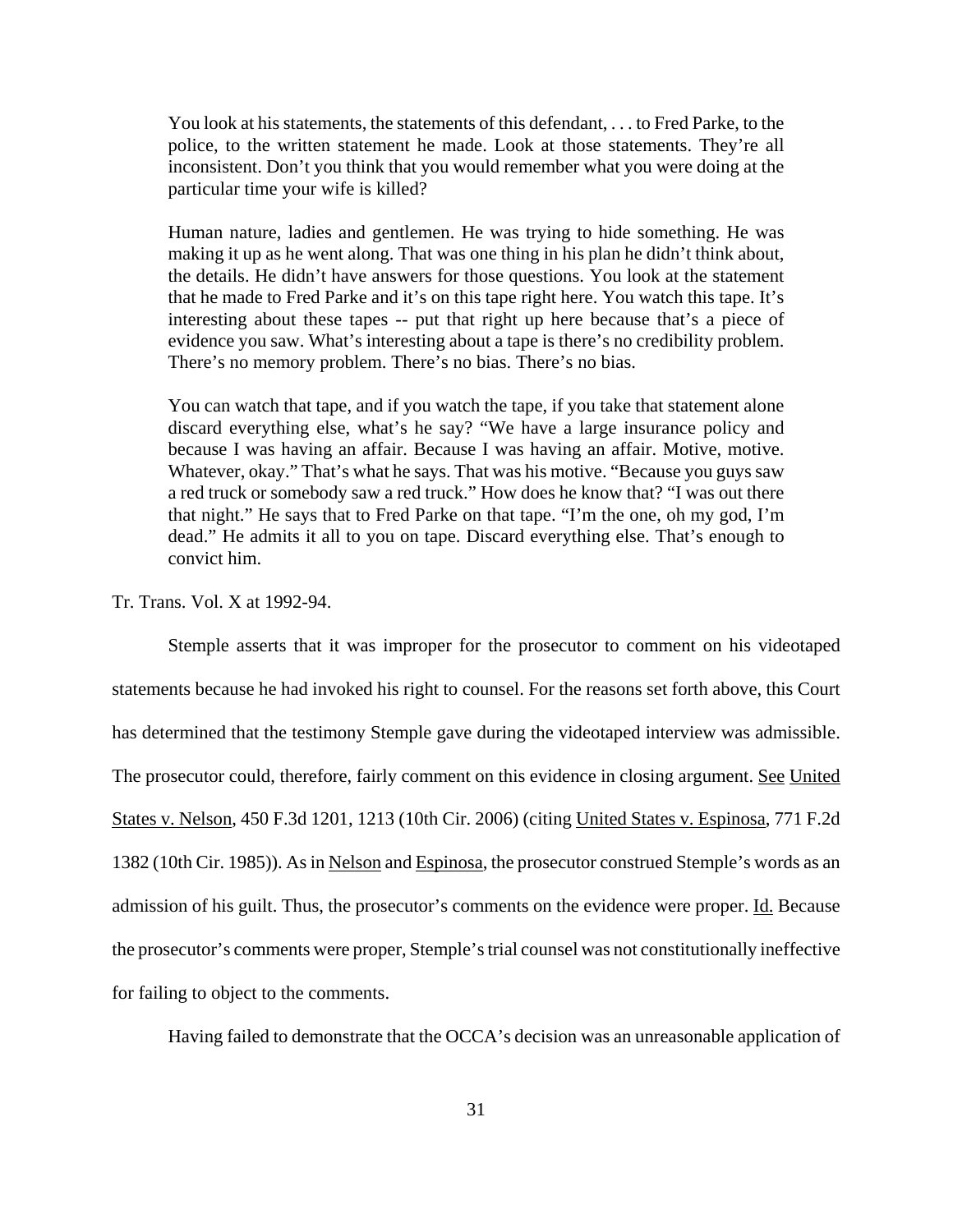established Supreme Court law or an unreasonable determination of the facts in light of the evidence, Stemple is not entitled to relief on his second ground for habeas relief. 28 U.S.C. §  $2254(d)(1)(2)$ .

#### **III. Admission of jailhouse confession documents and testimony of jailhouse informants**

In his third ground for relief, Stemple claims that the admission into evidence of his written confession resulted in a fundamentally unfair trial. He asserts that he was under duress from other inmates in the Tulsa County Jail when the confession was forced from him. See Dkt. # 21 at 278. Stemple also argues that the "testimony of the three jailhouse snitches is so patently absurd that it was error for the trial court to admit such evidence in the first place." Id. at 282. Respondent contends that this issue is unexhausted because it was not presented to the state courts for consideration. See Dkt. # 33 at 65. Stemple acknowledges in his reply that "this appears to be the case." See Dkt. # 36 at 21. Citing paragraph 51 of his direct appeal opinion, however, Stemple asserts that the OCCA addressed the facts surrounding the voluntariness of his jailhouse confession even though he did not raise it on direct appeal. <u>Id.</u> Contrary to Stemple's contention, paragraph 51 of the OCCA's direct appeal opinion addresses Stemple's Proposition XI in which he claimed the "jailhouse papers" introduced at trial were subject to the protection of the attorney-client privilege and the work product doctrine. No mention is made in the opinion or in Stemple's direct appeal brief of coercion, force, or duress from other inmates. He argued simply that the jailhouse writings should not have been admitted into evidence because they were meant to be read only by his attorney. See Brief of Appellant filed in OCCA Case No. F-98-201.

As a general rule, petitioners must exhaust available state court remedies before seeking redress via a federal habeas corpus petition. See 28 U.S.C. § 2254(b)(1); Smallwood v. Gibson, 191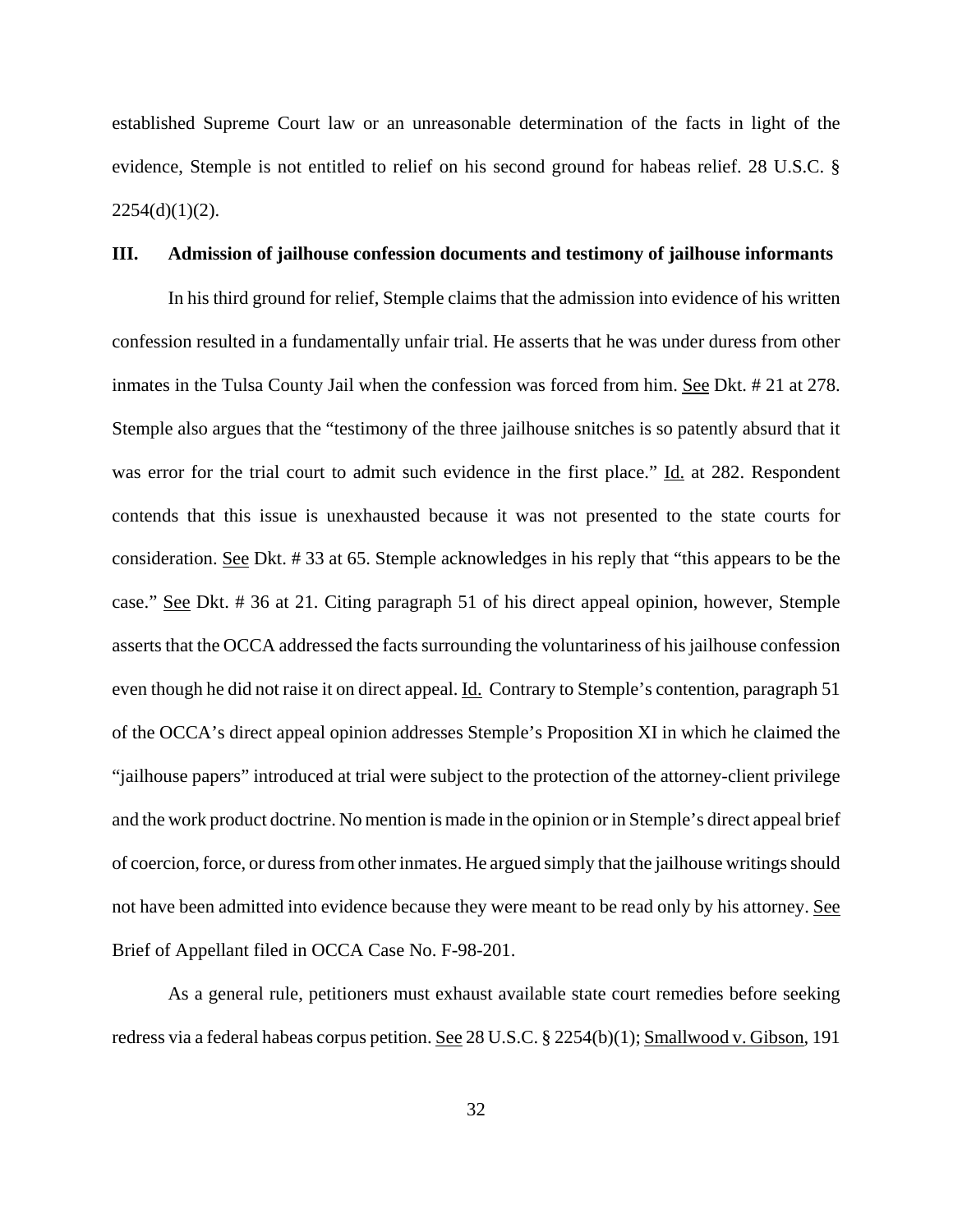F.3d 1257, 1267 (10th Cir. 1999). Stemple did not raise his ground three issue in state court, and has, therefore failed to exhaust his state court remedies on that issue. Nevertheless, this Court may choose to deny relief on the merits pursuant to 28 U.S.C. § 2254(b)(2) rather than dismiss the petition or hold it in abeyance while Stemple returns to state court to exhaust his ground three claim. See Rose v. Lundy, 455 U.S. 509, 510 (1982) (instructing a district court to dismiss without prejudice and allow the petitioner to refile once the claims are exhausted); Rhines v. Weber, 544 U.S. 269, 277 (2005) (if AEDPA's one-year filing requirement would be in jeopardy and there is good cause for petitioner's failure to exhaust, the court can decline to dismiss the matter, but issue a stay and abeyance of the petition while petitioner exhausts his state court remedies). The theory behind addressing the merits is that even if a petitioner fails to exhaust an issue it might not be worth his time to exhaust in state court and then re-file the habeas petition if the claim is patently without merit. See Moore v. Schoeman, 288 F.3d 1231, 1235 (10th Cir. 2005). In this case, the Court finds that Stemple's unexhausted third ground for relief should be denied on the merits.

Stemple claims that the written confession entered into evidence as State's exhibit 88 was "bogus" and was not the product of his voluntary act. See Dkt. # 21 at 283. Citing Culombe v. Connecticut, 367 U.S. 568 (1961), Stemple contends that the confession should not have been entered into evidence because it was not the product of his own free choice. See Dkt. # 21 at 283. He argues that the "three jailhouse snitches" who testified about his various incriminating oral statements and written materials were not credible. Id. at 280. He then explains, as he testified at trial, that these three witnesses extorted money from him using threats of physical violence "in hopes of gaining money and benefit" in their own pending criminal cases. He further explains, as he did at trial, that witness Macon extorted the written "confession" from Stemple by threatening his family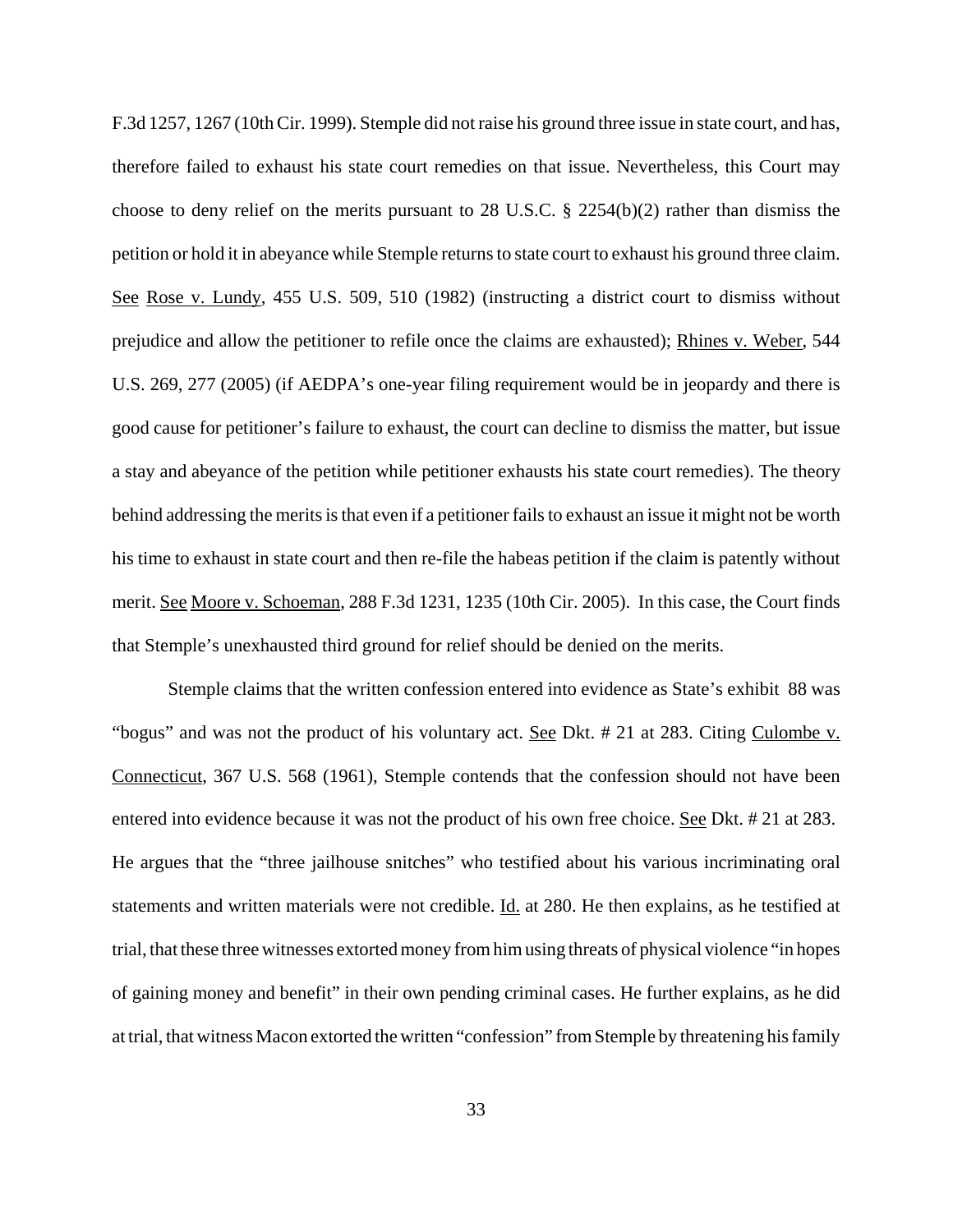members. Id. at 281.

Addressing the voluntariness of a confession made during a police interrogation, the Supreme Court in Culombe held that a confession was involuntary where officers held the defendant and subjected him to five days of continuous questioning. Culombe, 367 U.S. at 626. Although the Culombe Court reviewed misconduct on the part of the police in obtaining a confession, the following language found in the Court's opinion is instructive here:

Determination of what happened requires assessments of the relative credibility of witnesses whose stories, in cases involving claims of coercion, are frequently, if indeed not almost invariably, contradictory. That ascertainment belongs to the trier of facts before whom those witnesses actually appear, subject to whatever corrective powers a State's appellate processes afford.

Culombe, 367 U.S. at 603. In considering a different issue related to the admissibility of a jailhouse informant's testimony, the Supreme Court recently noted that our legal system "is built on the premise that it is the province of the jury to weigh the credibility of competing witnesses." See Kansas v. Ventris, 129 S.Ct. 1841, 1847 at n.\* (2009).

During Stemple's trial, in response to a defense objection concerning the testimony and evidence presented through the three jailhouse informants, the trial judge conducted an in-camera hearing to determine the admissibility of the informants' testimony. See Tr. Trans. Vol. VII at 1252-76. In that hearing, Rahmon Macon, William Campion, and Herbert James Johnson each explained the circumstances surrounding their communications with Stemple at the Tulsa County Jail. After hearing testimony and argument from both sides, the trial court ruled the testimony and evidence presented by Macon, Campion and Johnson was admissible, and its weight and credibility were for the jury's determination. Id. at 1276. In addition, the judge instructed the jury as follows:

Instruction No. 18: Evidence has been introduced in this case that the defendant made a statement to Rahmon Macon at the Tulsa County jail in November of 1996.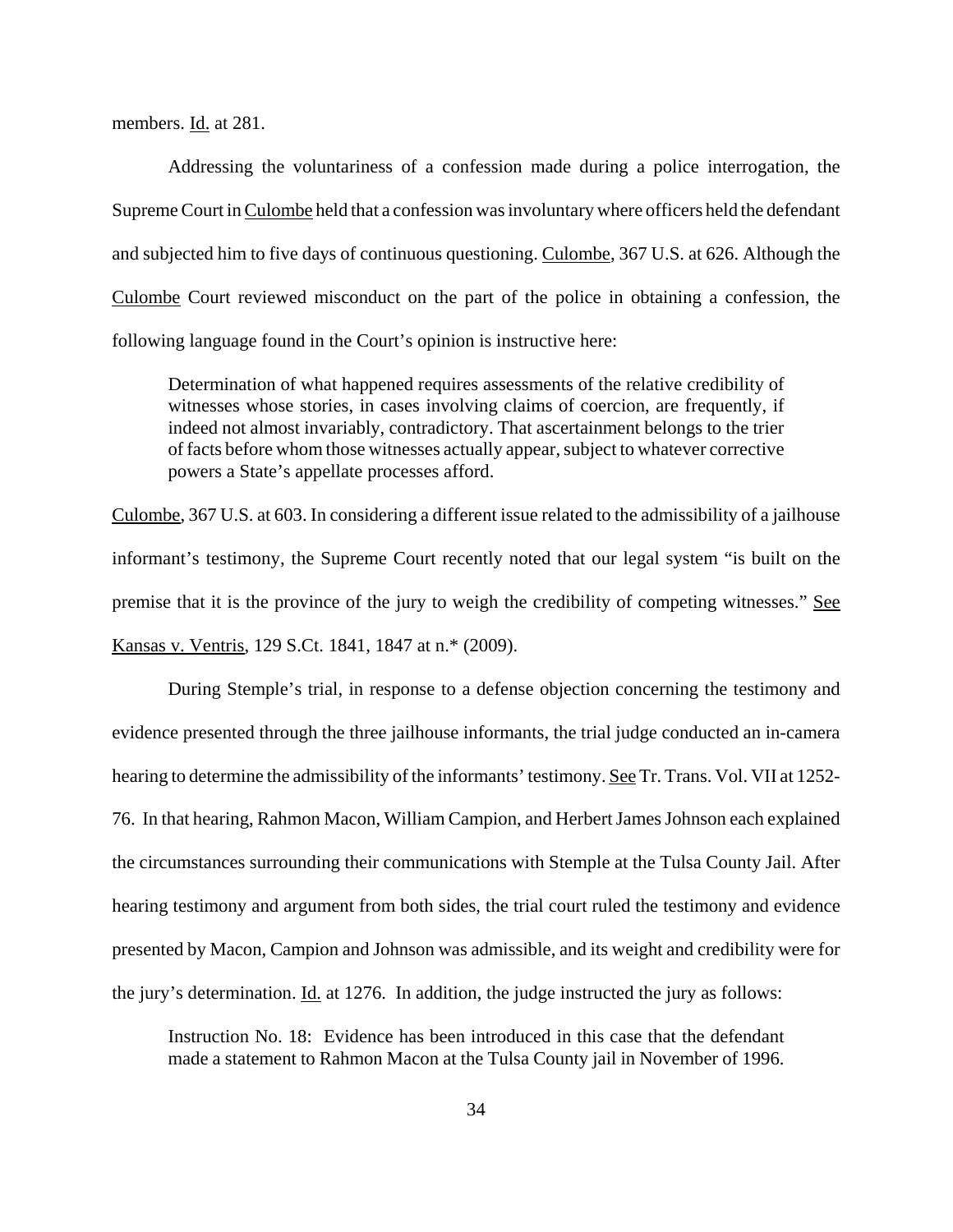Evidence relating to an alleged statement by a defendant outside of court and after a crime has been committed may be considered by you, but only with great caution and only if you determine that it was made and it was made voluntarily. Unless you are convinced beyond a reasonable doubt that the statement was voluntary, you should disregard it entirely.

To determine whether the defendant's statement was voluntary, you should consider all the circumstances surrounding it, including the age, education level, physical and mental condition of the defendant as shown by other evidence in this case. A statement is voluntary when made by a person exercising his or her free will. A statement made against a person's will in response to force, threat, or promise is not voluntary.

If after considering the evidence you determine that the statement was made by the defendant and was voluntary, you may give it whatever weight you feel it deserves.

O.R. Vol. II at 233. Identical instructions regarding the testimony of Herbert James Johnson and William Campion were given to the jury. Id. at 234-35. Furthermore, defense counsel thoroughly and extensively cross-examined witnesses Macon, Johnson, and Campion, attacking their credibility and exposing any motive they may have had to fabricate their testimony. See Tr. Trans. Vol. VII at 1300-24, 1327-28, 1343-48, 1427-54.

Stemple's efforts to discredit the testimony of Macon, Johnson and Campion, while trying to persuade this Court that his own trial testimony presented the true version of events do not support a constitutional claim that his trial was fundamentally unfair. Stemple has not convinced the Court that introduction of the written confession obtained from him while in jail resulted in a fundamentally unfair trial. Nor has he demonstrated a violation of his constitutional rights. The jury, as the trier of fact, made its own conclusion about the credibility of witnesses and about Stemple's involvement in the murder of his wife. This Court will not disturb that conclusion based upon the arguments presented by Stemple in his third ground for habeas relief.

### **CONCLUSION**